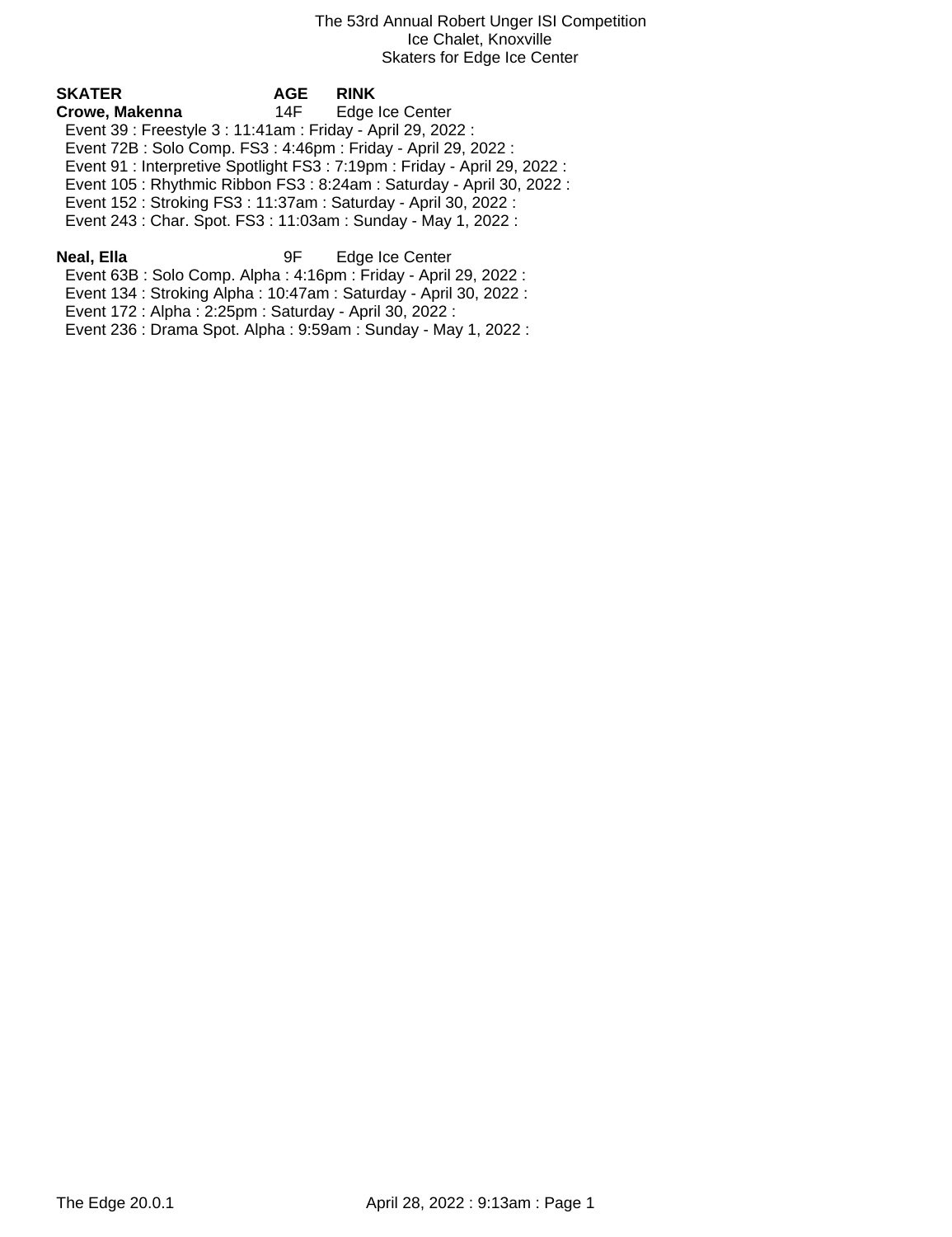# The 53rd Annual Robert Unger ISI Competition Ice Chalet, Knoxville Skaters for Frank Southern Bloomington FSC

| SKATER             | AGE   | <b>RINK</b>                                                          |
|--------------------|-------|----------------------------------------------------------------------|
| Swanson, Christina | 65F - | Frank Southern Bloomington FSC                                       |
|                    |       | Event 7 : Dance Solo 1: Chasses : 8:25am : Friday - April 29, 2022 : |
|                    |       | Event 236A : Drama Spot. Alpha : 9:59am : Sunday - May 1, 2022 :     |
|                    |       | Event 253 : Theme Spot. Alpha : 11:46am : Sunday - May 1, 2022 :     |
|                    |       |                                                                      |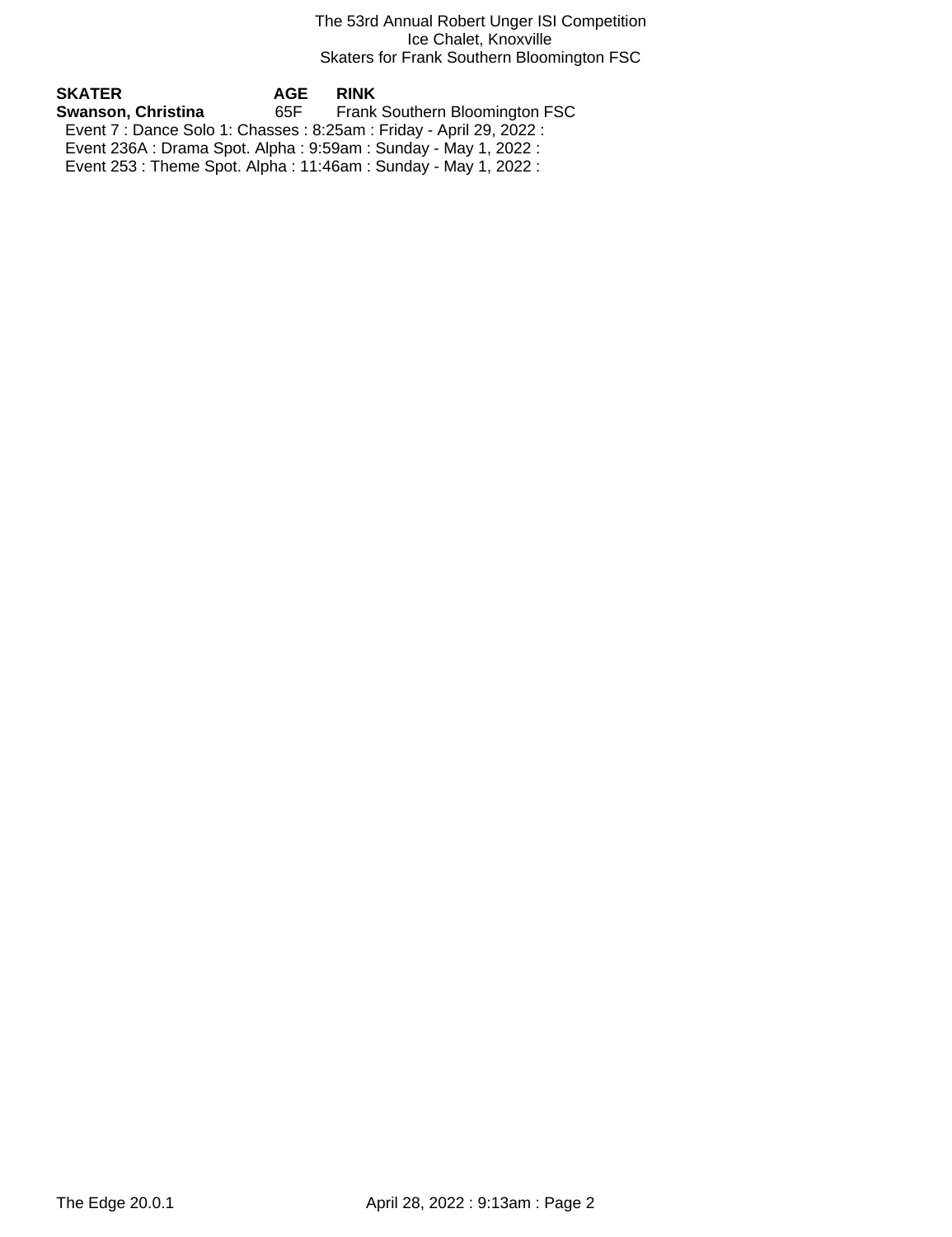**SKATER AGE RINK Abney, Anna Claire** 11F Huntsville Skating School Event 37 : Freestyle 2 : 11:19am : Friday - April 29, 2022 : Event 217 : Lt. Ent. Spot. FS2 : 7:57pm : Saturday - April 30, 2022 :

Arnold, Jennifer **53F** Huntsville Skating School Event 44 : Freestyle 4 : 1:28pm : Friday - April 29, 2022 : Event 122 : Jump & Spin Silver : 9:32am : Saturday - April 30, 2022 :

**Booth, Rebecca** 56F Huntsville Skating School Event 66B : Solo Comp. Gamma : 4:28pm : Friday - April 29, 2022 : Event 142 : Stroking Gamma : 11:05am : Saturday - April 30, 2022 : Event 259 : Sync. Skate : 1:08pm : Sunday - May 1, 2022 :

**Clayton, Claire** 10F Huntsville Skating School Event 146 : Stroking FS1 : 11:22am : Saturday - April 30, 2022 : Event 216 : Lt. Ent. Spot. FS1 : 7:57pm : Saturday - April 30, 2022 :

**Davies, Cynthia** 34F Huntsville Skating School Event 79 : Family Spotlight : 5:20pm : Friday - April 29, 2022 :

**Davis, Erik** 10M Huntsville Skating School Event 127 : Special Skater 1 : 10:30am : Saturday - April 30, 2022 : Event 256 : Sync. Form. : 12:34pm : Sunday - May 1, 2022 :

**Davis, Paul 10M** Huntsville Skating School Event 126 : Special Skater 1 : 10:30am : Saturday - April 30, 2022 : Event 256 : Sync. Form. : 12:34pm : Sunday - May 1, 2022 :

**Dodd, Cassandre** 17F Huntsville Skating School Event 55 : Artistic FS4 : 2:47pm : Friday - April 29, 2022 : Event 74B : Solo Comp. FS4 : 4:58pm : Friday - April 29, 2022 : Event 90 : Interpretive Spotlight FS4 : 7:00pm : Friday - April 29, 2022 : Event 108 : Rhythmic Ribbon FS4 : 8:24am : Saturday - April 30, 2022 : Event 201 : Open FS Silver : 5:39pm : Saturday - April 30, 2022 : Event 207 : Drama Spot. FS4 : 6:50pm : Saturday - April 30, 2022 : Event 228 : Couples Spot. Lt. Ent. Gold : 9:26am : Sunday - May 1, 2022 : Event 259 : Sync. Skate : 1:08pm : Sunday - May 1, 2022 :

**Doss, Lillian** 9F Huntsville Skating School Event 49 : Artistic FS2 : 2:22pm : Friday - April 29, 2022 : Event 85 : Interpretive Spotlight FS2 : 6:41pm : Friday - April 29, 2022 : Event 109 : Rhythmic Hoop FS2 : 8:47am : Saturday - April 30, 2022 : Event 217 : Lt. Ent. Spot. FS2 : 7:57pm : Saturday - April 30, 2022 :

**Durham, Caitlyn** 33F Huntsville Skating School Event 259 : Sync. Skate : 1:08pm : Sunday - May 1, 2022 :

**Fox, Sabrina** 16F Huntsville Skating School Event 197 : Open FS Silver : 5:02pm : Saturday - April 30, 2022 : Event 218 : Lt. Ent. Spot. FS4 : 8:34pm : Saturday - April 30, 2022 :

**Handley, Kristian** 19F Huntsville Skating School Event 188 : Open FS Gold : 4:08pm : Saturday - April 30, 2022 : Event 208 : Drama Spot. FS6 : 6:50pm : Saturday - April 30, 2022 : Event 228 : Couples Spot. Lt. Ent. Gold : 9:26am : Sunday - May 1, 2022 : Event 259 : Sync. Skate : 1:08pm : Sunday - May 1, 2022 :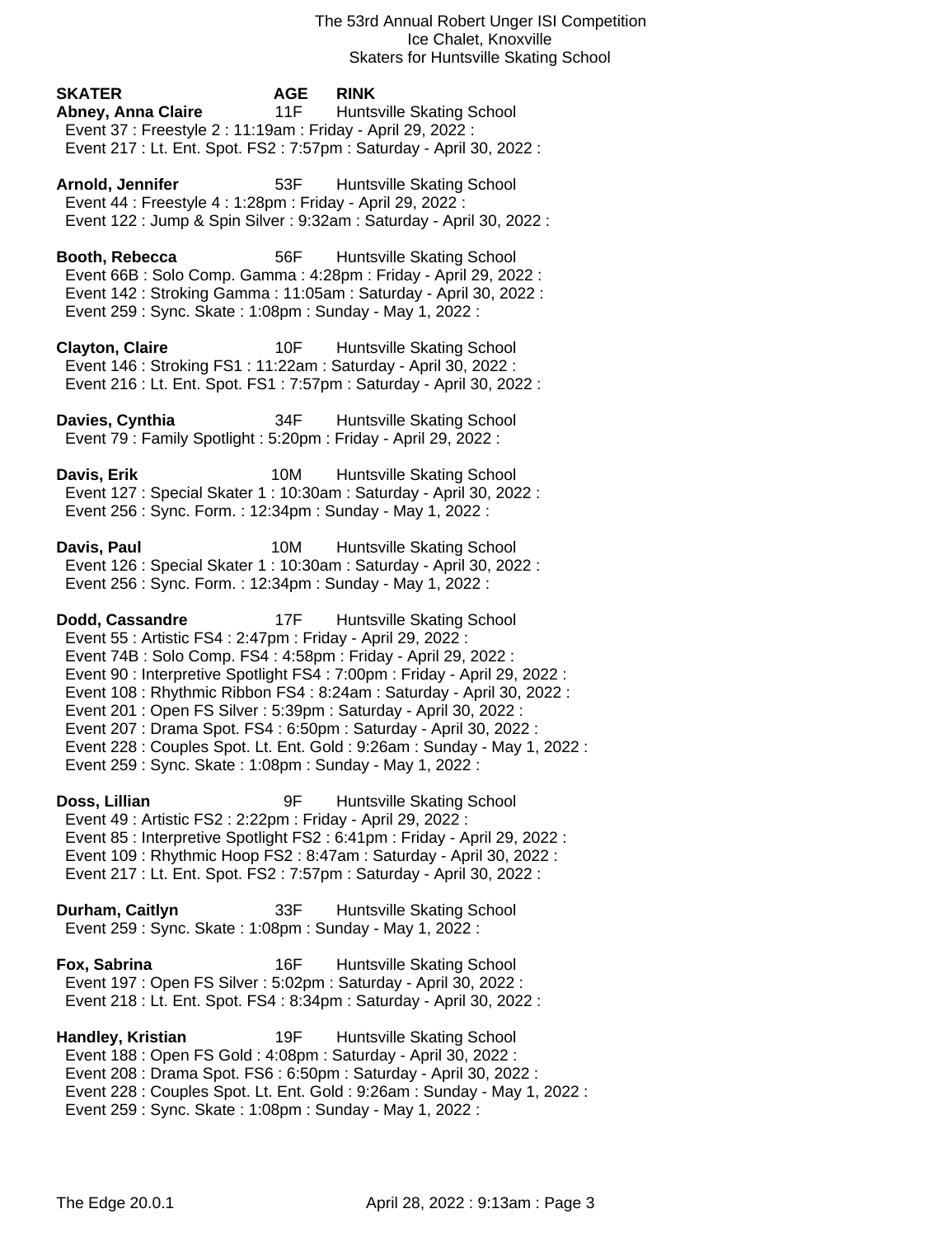# **SKATER AGE RINK Harden, Katelyn** 11F Huntsville Skating School Event 79 : Family Spotlight : 5:20pm : Friday - April 29, 2022 : Event 81 : Ensemble : 6:01pm : Friday - April 29, 2022 : Event 175 : Beta : 2:46pm : Saturday - April 30, 2022 :

**Harden, Kylie** 7F Huntsville Skating School Event 79 : Family Spotlight : 5:20pm : Friday - April 29, 2022 : Event 81 : Ensemble : 6:01pm : Friday - April 29, 2022 : Event 170 : Alpha : 2:00pm : Saturday - April 30, 2022 :

**Hardt, Charlotte** 12F Huntsville Skating School Event 120 : Jump & Spin Silver : 9:32am : Saturday - April 30, 2022 : Event 153 : Stroking FS4 : 11:52am : Saturday - April 30, 2022 : Event 199 : Open FS Silver : 5:39pm : Saturday - April 30, 2022 :

**Herring, Emma** 14F Huntsville Skating School Event 43 : Freestyle 4 : 1:28pm : Friday - April 29, 2022 : Event 154 : Stroking FS4 : 11:52am : Saturday - April 30, 2022 : Event 241 : Char. Spot. FS4 : 10:35am : Sunday - May 1, 2022 :

**Jinks, Alice** 15F Huntsville Skating School Event 120 : Jump & Spin Silver : 9:32am : Saturday - April 30, 2022 : Event 197 : Open FS Silver : 5:02pm : Saturday - April 30, 2022 : Event 218 : Lt. Ent. Spot. FS4 : 8:34pm : Saturday - April 30, 2022 :

**Knoth-Jez, Autumn** 39F Huntsville Skating School Event 24 : Footwork 3 : 10:15am : Friday - April 29, 2022 : Event 110 : Rhythmic Hoop FS3 : 8:47am : Saturday - April 30, 2022 : Event 122 : Jump & Spin Silver : 9:32am : Saturday - April 30, 2022 : Event 195 : Open FS Bronze : 4:33pm : Saturday - April 30, 2022 : Event 238 : Drama Spot. FS3 : 9:59am : Sunday - May 1, 2022 :

**Lewis, Anthony** 50M Huntsville Skating School Event 130 : Special Skater 3 : 10:30am : Saturday - April 30, 2022 : Event 256 : Sync. Form. : 12:34pm : Sunday - May 1, 2022 :

**Matus, Kathleen** 59F Huntsville Skating School Event 256 : Sync. Form. : 12:34pm : Sunday - May 1, 2022 : Event 259 : Sync. Skate : 1:08pm : Sunday - May 1, 2022 : Event 261 : SpecS Dance - Dutch Waltz FS1 : 1:28pm : Sunday - May 1, 2022 :

**Matus, Laura Beth** 23F Huntsville Skating School Event 128 : Special Skater 2 : 10:30am : Saturday - April 30, 2022 : Event 256 : Sync. Form. : 12:34pm : Sunday - May 1, 2022 : Event 259 : Sync. Skate : 1:08pm : Sunday - May 1, 2022 : Event 261 : SpecS Dance - Dutch Waltz FS1 : 1:28pm : Sunday - May 1, 2022 :

**McAdams, Haley** 14F Huntsville Skating School Event 33 : Freestyle 1 : 10:59am : Friday - April 29, 2022 : Event 105 : Rhythmic Ribbon FS1 : 8:24am : Saturday - April 30, 2022 : Event 119 : Jump & Spin Silver : 9:32am : Saturday - April 30, 2022 : Event 216 : Lt. Ent. Spot. FS1 : 7:57pm : Saturday - April 30, 2022 :

**Ming, Brooke** 8F Huntsville Skating School Event 32 : Freestyle 1 : 10:59am : Friday - April 29, 2022 : Event 145 : Stroking FS1 : 11:22am : Saturday - April 30, 2022 : Event 245 : Char. Spot. FS1 : 11:26am : Sunday - May 1, 2022 :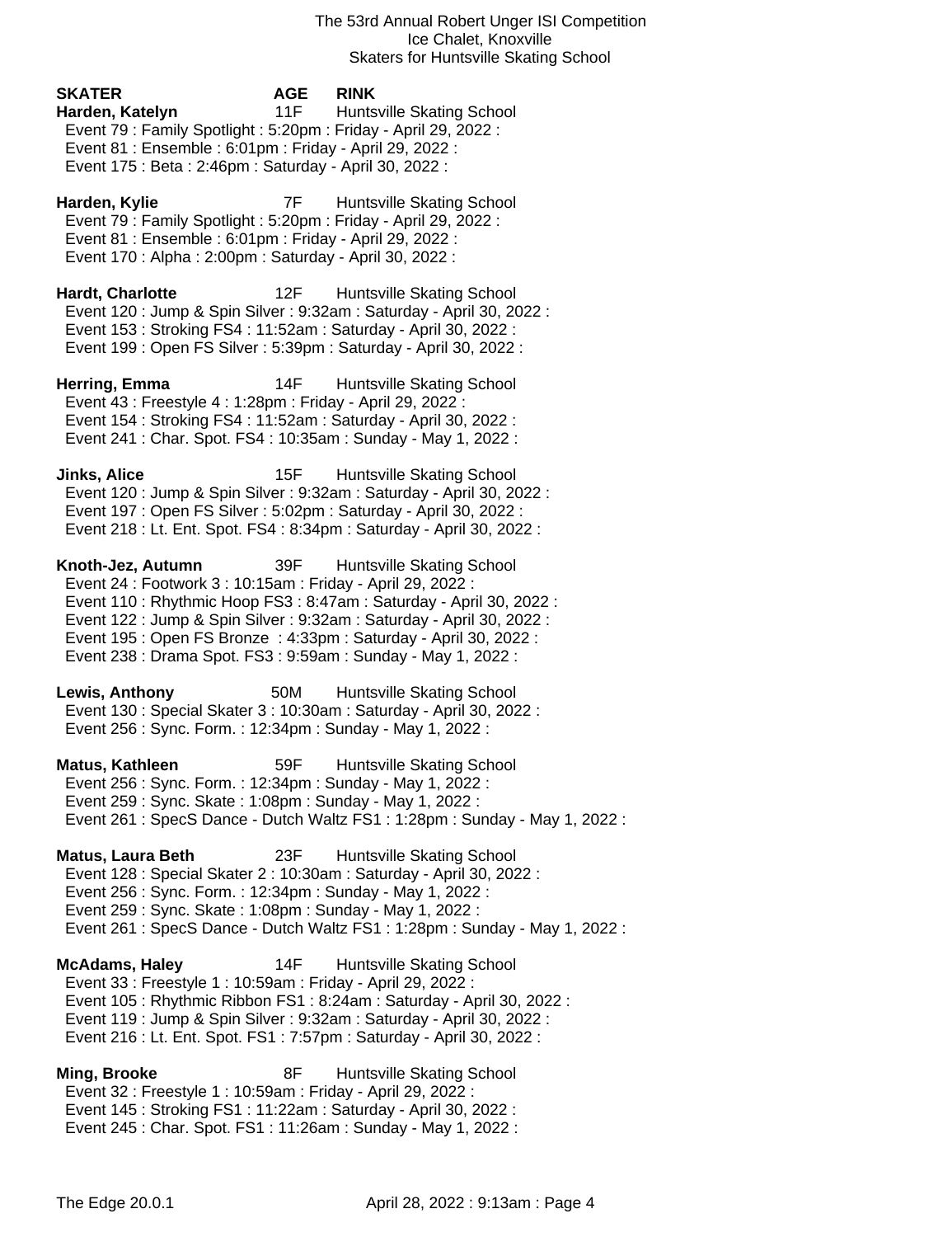The 53rd Annual Robert Unger ISI Competition Ice Chalet, Knoxville Skaters for Huntsville Skating School

**SKATER AGE RINK Mitchell, Isabella** 11F Huntsville Skating School Event 25 : Footwork 4 : 10:15am : Friday - April 29, 2022 : Event 100 : Rhythmic Ribbon FS4 : 8:00am : Saturday - April 30, 2022 : Event 111 : Rhythmic Hoop FS4 : 8:47am : Saturday - April 30, 2022 : Event 119 : Jump & Spin Silver : 9:32am : Saturday - April 30, 2022 : Event 199 : Open FS Silver : 5:39pm : Saturday - April 30, 2022 : Event 240 : Char. Spot. FS4 : 10:35am : Sunday - May 1, 2022 : **Molloy, Grace** 17F Huntsville Skating School NOT IN COMPETITION SCHEDULE **Moore, Dan** 31M Huntsville Skating School Event 16 : Dance Solo 2: Dutch Waltz : 9:06am : Friday - April 29, 2022 : Event 79 : Family Spotlight : 5:20pm : Friday - April 29, 2022 : Event 118 : Jump & Spin Bronze : 9:15am : Saturday - April 30, 2022 : Event 140 : Stroking Beta : 11:05am : Saturday - April 30, 2022 : Event 248 : Char. Spot. Beta : 11:26am : Sunday - May 1, 2022 : **Nix, Caitlyn** 11F Huntsville Skating School Event 37 : Freestyle 2 : 11:19am : Friday - April 29, 2022 : Event 81 : Ensemble : 6:01pm : Friday - April 29, 2022 : Event 148 : Stroking FS2 : 11:22am : Saturday - April 30, 2022 : Event 244 : Char. Spot. FS2 : 11:03am : Sunday - May 1, 2022 : **Novak, Mark** 9M Huntsville Skating School Event 42 : Freestyle 4 : 1:28pm : Friday - April 29, 2022 : Event 88 : Interpretive Spotlight FS4 : 7:00pm : Friday - April 29, 2022 : Event 150 : Stroking FS4 : 11:37am : Saturday - April 30, 2022 : Event 240 : Char. Spot. FS4 : 10:35am : Sunday - May 1, 2022 : **O'Beirne, Mollie** 14F Huntsville Skating School Event 65B : Solo Comp. Beta : 4:16pm : Friday - April 29, 2022 : Event 141 : Stroking Beta : 11:05am : Saturday - April 30, 2022 : Event 175 : Beta : 2:46pm : Saturday - April 30, 2022 : **Paradise, Jean** 55F Huntsville Skating School Event 13 : Dance Solo 5: Hickory Hoedown : 8:42am : Friday - April 29, 2022 : Event 92 : Interpretive Spotlight FS6 : 7:29pm : Friday - April 29, 2022 : Event 157 : Stroking FS6 : 12:01pm : Saturday - April 30, 2022 : Event 189 : Open FS Gold : 4:08pm : Saturday - April 30, 2022 : Event 259 : Sync. Skate : 1:08pm : Sunday - May 1, 2022 : **Paradise, Nadia** 23F Huntsville Skating School Event 89 : Interpretive Spotlight FS4 : 7:00pm : Friday - April 29, 2022 : Event 155 : Stroking FS4 : 11:52am : Saturday - April 30, 2022 : Event 201 : Open FS Silver : 5:39pm : Saturday - April 30, 2022 : Event 232 : Char. Spot. FS4 : 9:39am : Sunday - May 1, 2022 : Event 259 : Sync. Skate : 1:08pm : Sunday - May 1, 2022 : **Rice, Kelly** 33F Huntsville Skating School Event 131 : Special Skater 4 : 10:30am : Saturday - April 30, 2022 :

Event 256 : Sync. Form. : 12:34pm : Sunday - May 1, 2022 :

**Snoddy, Carolyn** 28F Huntsville Skating School Event 129 : Special Skater 3 : 10:30am : Saturday - April 30, 2022 : Event 256 : Sync. Form. : 12:34pm : Sunday - May 1, 2022 :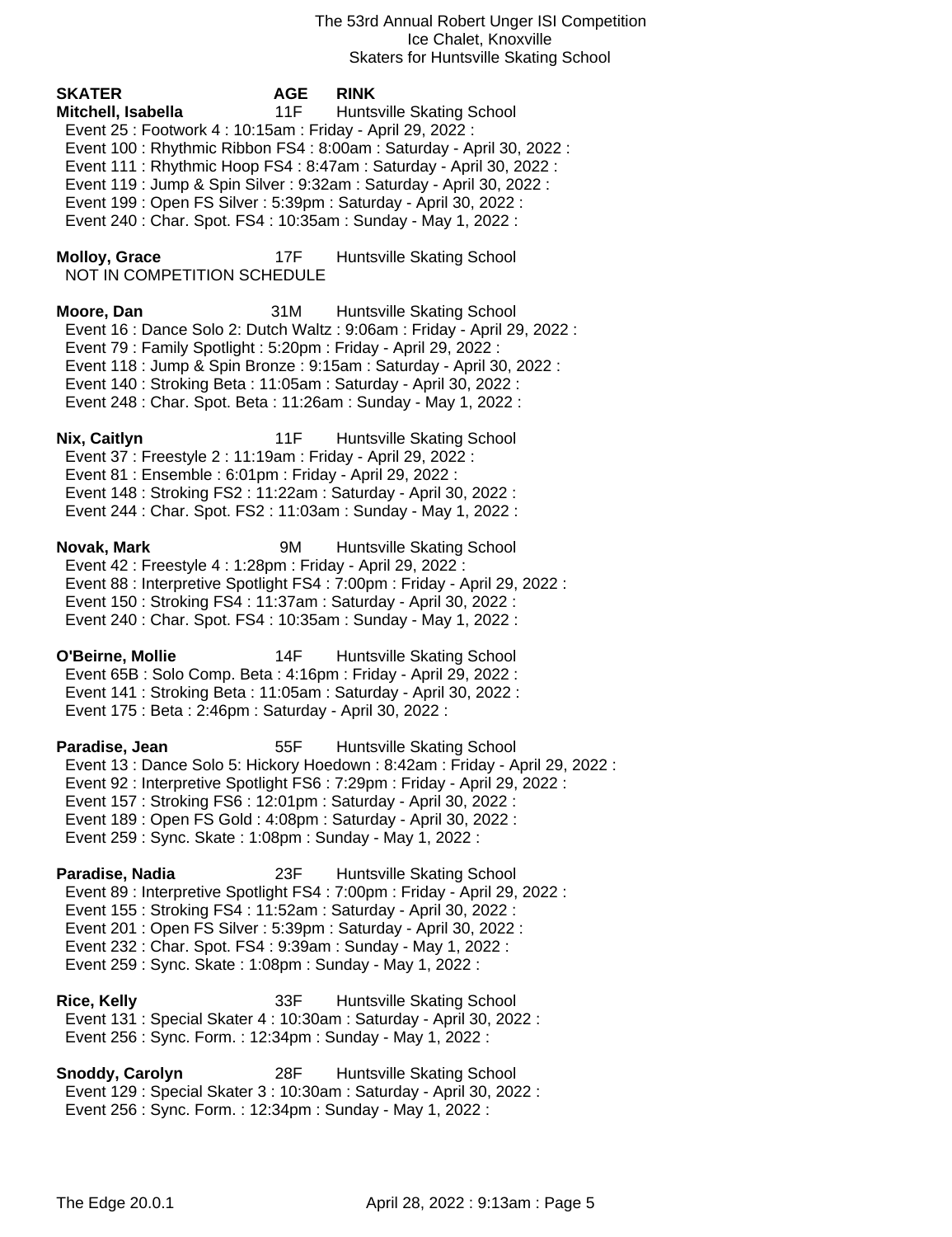The 53rd Annual Robert Unger ISI Competition Ice Chalet, Knoxville Skaters for Huntsville Skating School

**Stewart, Megan** 10F Huntsville Skating School Event 38 : Freestyle 3 : 11:41am : Friday - April 29, 2022 : Event 86 : Interpretive Spotlight FS3 : 6:41pm : Friday - April 29, 2022 : Event 150 : Stroking FS3 : 11:37am : Saturday - April 30, 2022 : Event 217 : Lt. Ent. Spot. FS3 : 7:57pm : Saturday - April 30, 2022 : Event 242 : Char. Spot. FS3 : 11:03am : Sunday - May 1, 2022 : **Sylvester, Helen** 44F Huntsville Skating School Event 71B : Solo Comp. FS2 : 4:37pm : Friday - April 29, 2022 : Event 106 : Rhythmic Ribbon FS2 : 8:24am : Saturday - April 30, 2022 : Event 118 : Jump & Spin Bronze : 9:15am : Saturday - April 30, 2022 : Event 149 : Stroking FS2 : 11:37am : Saturday - April 30, 2022 :

**SKATER AGE RINK**

Event 195 : Open FS Bronze : 4:33pm : Saturday - April 30, 2022 :

**Vincent, Sarah** 19F Huntsville Skating School Event 93 : Interpretive Spotlight Platinum : 7:29pm : Friday - April 29, 2022 : Event 124 : Jump & Spin Platinum : 10:15am : Saturday - April 30, 2022 :

**Walter, Ericka** 17F Huntsville Skating School Event 61 : Artistic Platinum : 3:38pm : Friday - April 29, 2022 : Event 124 : Jump & Spin Platinum : 10:15am : Saturday - April 30, 2022 : Event 186 : Open FS Platinum : 3:39pm : Saturday - April 30, 2022 : Event 190 : Open FS Platinum Short : 4:08pm : Saturday - April 30, 2022 : Event 256 : Sync. Form. : 12:34pm : Sunday - May 1, 2022 :

**Williams, Emma** 14F Huntsville Skating School Event 206 : Drama Spot. FS4 : 6:50pm : Saturday - April 30, 2022 :

**Windham, Stephen** 13F Huntsville Skating School NOT IN COMPETITION SCHEDULE

**Zieman, Emily 41F** Huntsville Skating School Event 256 : Sync. Form. : 12:34pm : Sunday - May 1, 2022 :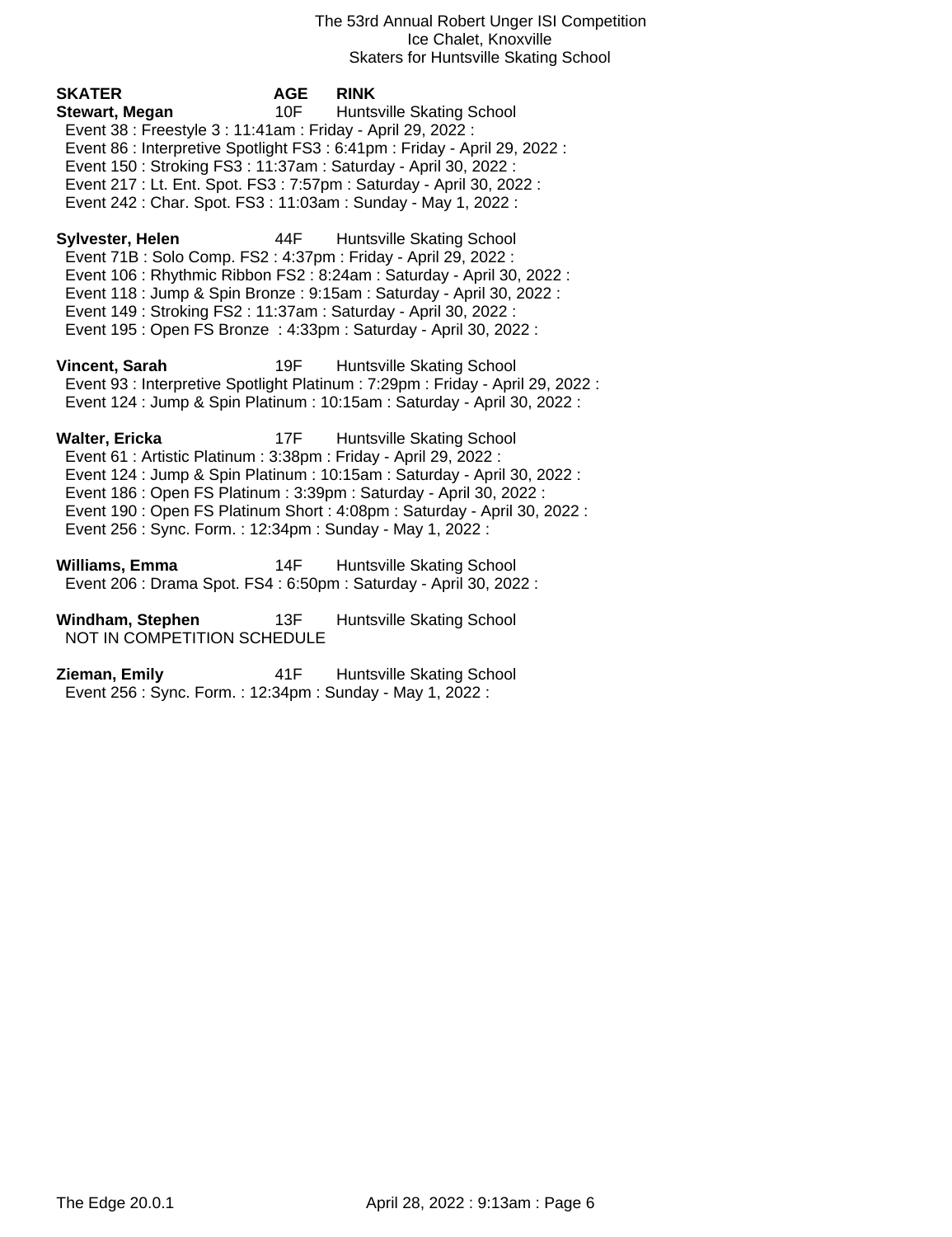| <b>SKATER</b>             | <b>AGE</b><br>7F                                                                                                                                                                                                                                                  | <b>RINK</b><br>Ice Chalet                                                                                                                                                                                                                                                                                                                                                                                                                                                                                                                                                                                                                                                        |
|---------------------------|-------------------------------------------------------------------------------------------------------------------------------------------------------------------------------------------------------------------------------------------------------------------|----------------------------------------------------------------------------------------------------------------------------------------------------------------------------------------------------------------------------------------------------------------------------------------------------------------------------------------------------------------------------------------------------------------------------------------------------------------------------------------------------------------------------------------------------------------------------------------------------------------------------------------------------------------------------------|
| Allen, Ryan               | Event 168 : Pre Alpha : 2:00pm : Saturday - April 30, 2022 :                                                                                                                                                                                                      | Event 62A : Solo Comp. Pre Alpha : 4:16pm : Friday - April 29, 2022 :<br>Event 132: Stroking Pre Alpha: 10:47am: Saturday - April 30, 2022:<br>Event 220 : Theater Production : 8:52pm : Saturday - April 30, 2022 :                                                                                                                                                                                                                                                                                                                                                                                                                                                             |
| Apostoaei, Alisa          | 16F<br>Event 260 : Sync. Skate : 1:18pm : Sunday - May 1, 2022 :                                                                                                                                                                                                  | Ice Chalet<br>Event 96 : Ex. Team Interpretive : 8:11pm : Friday - April 29, 2022 :<br>Event 121 : Jump & Spin Silver : 9:32am : Saturday - April 30, 2022 :<br>Event 218 : Lt. Ent. Spot. FS4 : 8:34pm : Saturday - April 30, 2022 :                                                                                                                                                                                                                                                                                                                                                                                                                                            |
| <b>Bates, Amanda</b>      | 36F<br>Event 78 : Solo Comp. FS8 : 5:09pm : Friday - April 29, 2022 :                                                                                                                                                                                             | Ice Chalet<br>Event 80 : Theme Spot. FS8 : 5:50pm : Friday - April 29, 2022 :<br>Event 93 : Interpretive Spotlight FS8 : 7:29pm : Friday - April 29, 2022 :<br>Event 125 : Jump & Spin Platinum : 10:15am : Saturday - April 30, 2022 :<br>Event 158 : Stroking FS8 : 12:01pm : Saturday - April 30, 2022 :<br>Event 224 : Jump & Spin Team - High : 8:56am : Sunday - May 1, 2022 :                                                                                                                                                                                                                                                                                             |
| <b>Bauguess, Samantha</b> | 10F<br>Event 25 : Footwork 4 : 10:15am : Friday - April 29, 2022 :<br>Event 54 : Artistic FS4 : 2:47pm : Friday - April 29, 2022 :<br>Event 196 : Freestyle 4 : 5:02pm : Saturday - April 30, 2022 :<br>Event 260 : Sync. Skate : 1:18pm : Sunday - May 1, 2022 : | <b>Ice Chalet</b><br>Event 1 : Dance Solo 4: Fiesta Tango : 8:00am : Friday - April 29, 2022 :<br>Event 3 : Dance Solo 4: Cha Cha : 8:00am : Friday - April 29, 2022 :<br>Event 73B: Solo Comp. FS4: 4:46pm: Friday - April 29, 2022:<br>Event 88 : Interpretive Spotlight FS4 : 7:00pm : Friday - April 29, 2022 :<br>Event 99 : Ex. Team Interpretive : 8:22pm : Friday - April 29, 2022 :<br>Event 119 : Jump & Spin Silver : 9:32am : Saturday - April 30, 2022 :<br>Event 150: Stroking FS4: 11:37am: Saturday - April 30, 2022:<br>Event 220 : Theater Production : 8:52pm : Saturday - April 30, 2022 :<br>Event 240 : Char. Spot. FS4 : 10:35am : Sunday - May 1, 2022 : |
| <b>Bauguess, Whitley</b>  | 8F<br>Event 179 : Delta : 3:03pm : Saturday - April 30, 2022 :                                                                                                                                                                                                    | Ice Chalet<br>Event 67B: Solo Comp. Delta: 4:28pm: Friday - April 29, 2022:<br>Event 114 : Jump & Spin Low : 9:02am : Saturday - April 30, 2022 :<br>Event 143: Stroking Delta: 11:05am: Saturday - April 30, 2022:<br>Event 225 : Couples Spot. Char. Low : 9:10am : Sunday - May 1, 2022 :<br>Event 253A : Theme Spot. Delta : 11:46am : Sunday - May 1, 2022 :<br>Event 257 : Sync. Advance Form. : 12:45pm : Sunday - May 1, 2022 :                                                                                                                                                                                                                                          |
| <b>Bauguess, William</b>  | 8M<br>Event 171 : Alpha : 2:25pm : Saturday - April 30, 2022 :                                                                                                                                                                                                    | Ice Chalet<br>Event 63A : Solo Comp. Alpha : 4:16pm : Friday - April 29, 2022 :<br>Event 114 : Jump & Spin Low : 9:02am : Saturday - April 30, 2022 :<br>Event 134: Stroking Alpha: 10:47am: Saturday - April 30, 2022:<br>Event 220 : Theater Production : 8:52pm : Saturday - April 30, 2022 :<br>Event 246 : Char. Spot. Alpha : 11:26am : Sunday - May 1, 2022 :                                                                                                                                                                                                                                                                                                             |
| Beeler, Isaiah            | 15M                                                                                                                                                                                                                                                               | Ice Chalet                                                                                                                                                                                                                                                                                                                                                                                                                                                                                                                                                                                                                                                                       |

 Event 9 : Dance Mixed 2: Dutch Waltz : 8:25am : Friday - April 29, 2022 : Event 11 : Dance Solo 3: Canasta Tango : 8:42am : Friday - April 29, 2022 : Event 82 : Ensemble : 6:14pm : Friday - April 29, 2022 : Event 220 : Theater Production : 8:52pm : Saturday - April 30, 2022 : Event 262 : Small Production Team : 1:35pm : Sunday - May 1, 2022 :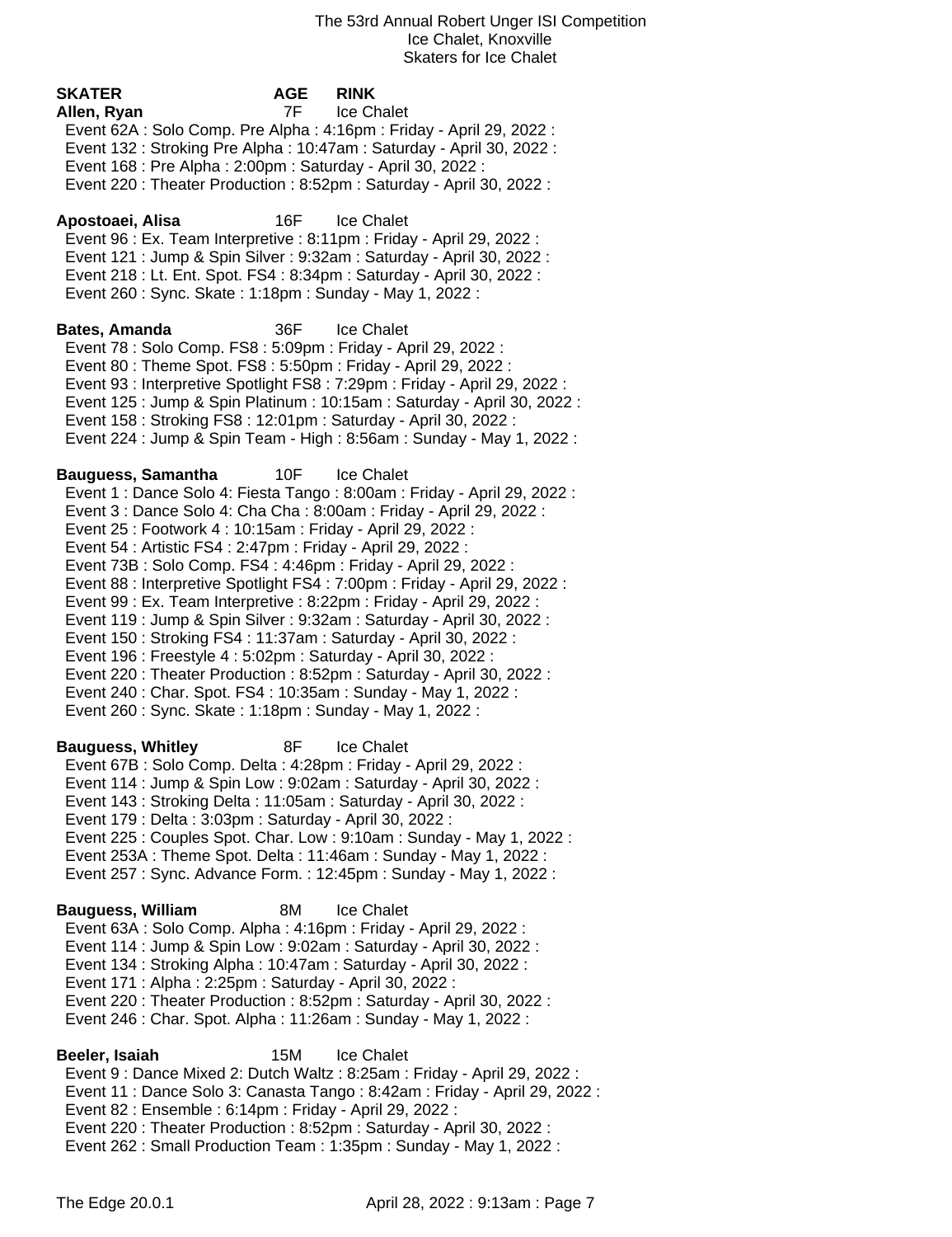**SKATER AGE RINK Beeler, Terri** 53F Ice Chalet Event 4 : Dance Mixed 3: Rhythm Blues : 8:25am : Friday - April 29, 2022 : Event 12 : Dance Mixed 3: Canasta Tango : 8:42am : Friday - April 29, 2022 : Event 34 : Freestyle 1 : 10:59am : Friday - April 29, 2022 : Event 220 : Theater Production : 8:52pm : Saturday - April 30, 2022 : Event 262 : Small Production Team : 1:35pm : Sunday - May 1, 2022 : **Benson, Hannah** 16F Ice Chalet Event 255 : Sync. Skate : 12:24pm : Sunday - May 1, 2022 : **Benton, Amy** 49F Ice Chalet Event 220 : Theater Production : 8:52pm : Saturday - April 30, 2022 : Event 262 : Small Production Team : 1:35pm : Sunday - May 1, 2022 : **Blair, Faith** 6F Ice Chalet Event 132 : Stroking Pre Alpha : 10:47am : Saturday - April 30, 2022 : Event 167 : Pre Alpha : 2:00pm : Saturday - April 30, 2022 : **Blair, Ron** 4M Ice Chalet Event 166 : Tot 3 : 2:00pm : Saturday - April 30, 2022 : **Buchko, Jessi** 25F Ice Chalet Event 93 : Interpretive Spotlight FS9 : 7:29pm : Friday - April 29, 2022 : Event 125 : Jump & Spin Platinum : 10:15am : Saturday - April 30, 2022 : Event 205 : Footwork 9 : 6:26pm : Saturday - April 30, 2022 : Event 224 : Jump & Spin Team - High : 8:56am : Sunday - May 1, 2022 : **Burleson, Amber** 43F Ice Chalet Event 81 : Ensemble : 6:01pm : Friday - April 29, 2022 : **Burleson, Ava** 13F Ice Chalet Event 40 : Freestyle 4 : 1:04pm : Friday - April 29, 2022 : Event 81 : Ensemble : 6:01pm : Friday - April 29, 2022 : Event 99 : Ex. Team Interpretive : 8:22pm : Friday - April 29, 2022 : Event 120 : Jump & Spin Silver : 9:32am : Saturday - April 30, 2022 : Event 220 : Theater Production : 8:52pm : Saturday - April 30, 2022 : Event 241 : Char. Spot. FS4 : 10:35am : Sunday - May 1, 2022 : Event 260 : Sync. Skate : 1:18pm : Sunday - May 1, 2022 : **Butler, Alison** 11F Ice Chalet Event 220 : Theater Production : 8:52pm : Saturday - April 30, 2022 : Event 257 : Sync. Advance Form. : 12:45pm : Sunday - May 1, 2022 : **Caffrey, Sophie** 12F Ice Chalet Event 68B : Solo Comp. Delta : 4:28pm : Friday - April 29, 2022 : Event 144 : Stroking Delta : 11:05am : Saturday - April 30, 2022 : Event 251 : Theme Spot. Delta : 11:46am : Sunday - May 1, 2022 : **Chan, Sydney** 15F Ice Chalet Event 43 : Freestyle 4 : 1:28pm : Friday - April 29, 2022 : Event 154 : Stroking FS4 : 11:52am : Saturday - April 30, 2022 : Event 197 : Open FS Silver : 5:02pm : Saturday - April 30, 2022 : **Chohan, Maya** 6F Ice Chalet Event 98 : Ex. Team Interpretive : 8:22pm : Friday - April 29, 2022 : Event 132 : Stroking Pre Alpha : 10:47am : Saturday - April 30, 2022 : Event 234 : Lt. Ent. Spot. Pre Alpha : 9:59am : Sunday - May 1, 2022 :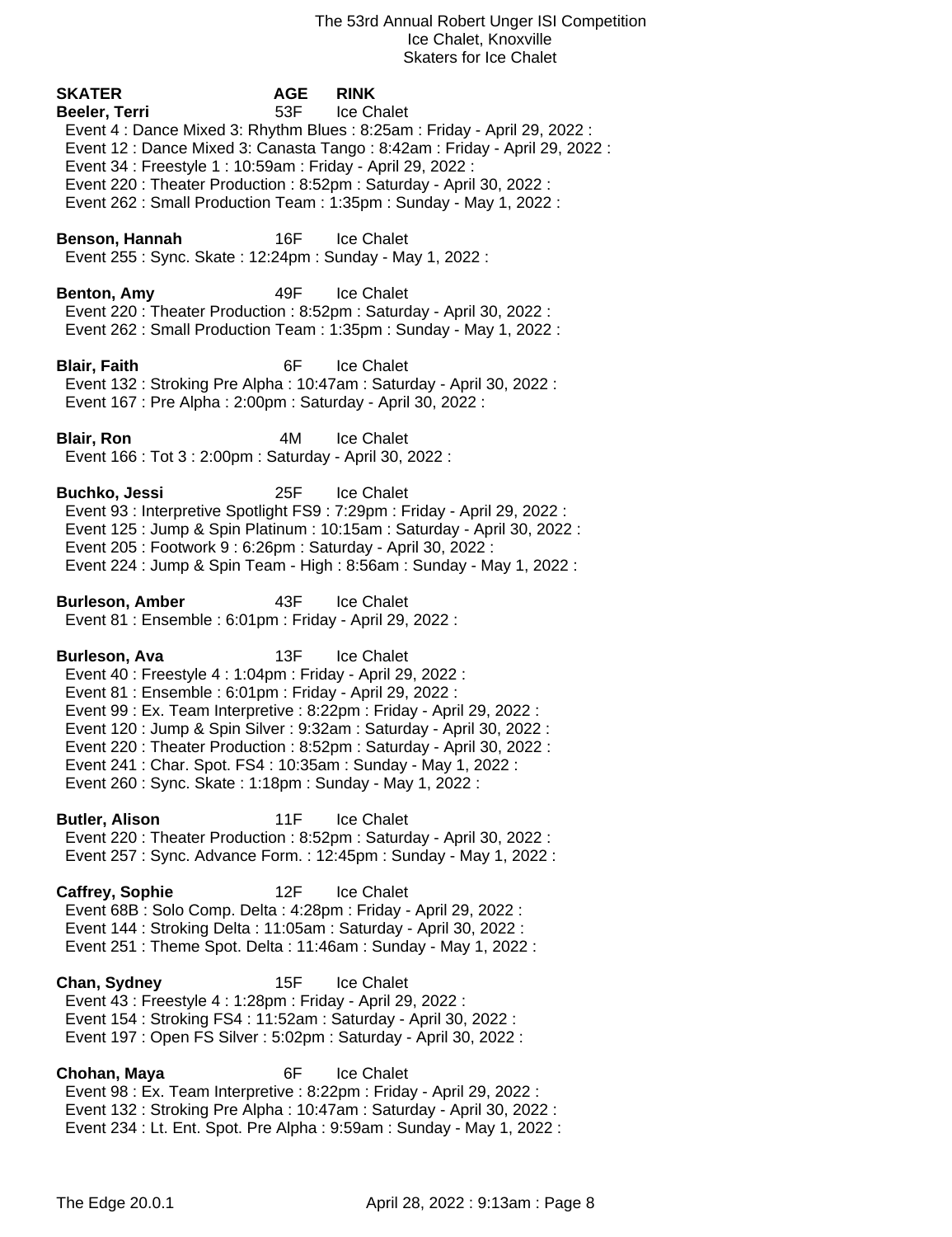| <b>SKATER</b><br>Chohan, Shan<br>Event 69A : Solo Comp. FS1 : 4:37pm : Friday - April 29, 2022 :<br>Event 245 : Char. Spot. FS1 : 11:26am : Sunday - May 1, 2022 :                                                                                                                                                                            | AGE<br>12M | <b>RINK</b><br>Ice Chalet<br>Event 99 : Ex. Team Interpretive : 8:22pm : Friday - April 29, 2022 :<br>Event 257: Sync. Advance Form.: 12:45pm: Sunday - May 1, 2022:                                                                            |
|-----------------------------------------------------------------------------------------------------------------------------------------------------------------------------------------------------------------------------------------------------------------------------------------------------------------------------------------------|------------|-------------------------------------------------------------------------------------------------------------------------------------------------------------------------------------------------------------------------------------------------|
| Christian, Savannah<br>Event 168 : Pre Alpha : 2:00pm : Saturday - April 30, 2022 :                                                                                                                                                                                                                                                           |            | 7F Ice Chalet<br>Event 133: Stroking Pre Alpha: 10:47am: Saturday - April 30, 2022:                                                                                                                                                             |
| <b>Clarke, Channing</b><br>Event 30: Footwork 6: 10:43am: Friday - April 29, 2022:<br>Event 82 : Ensemble : 6:14pm : Friday - April 29, 2022 :                                                                                                                                                                                                | 16M        | Ice Chalet<br>Event 94 : Interpretive Spotlight FS6 : 7:29pm : Friday - April 29, 2022 :                                                                                                                                                        |
| Cornwell, Sara                                                                                                                                                                                                                                                                                                                                | 62F        | Ice Chalet<br>Event 262 : Small Production Team : 1:35pm : Sunday - May 1, 2022 :                                                                                                                                                               |
| Dalili, Leah<br>Event 40 : Freestyle 4 : 1:04pm : Friday - April 29, 2022 :<br>Event 74A : Solo Comp. FS4 : 4:58pm : Friday - April 29, 2022 :<br>Event 153: Stroking FS4: 11:52am: Saturday - April 30, 2022:<br>Event 260 : Sync. Skate : 1:18pm : Sunday - May 1, 2022 :                                                                   | 13F        | Ice Chalet<br>Event 96 : Ex. Team Interpretive : 8:11pm : Friday - April 29, 2022 :<br>Event 121 : Jump & Spin Silver : 9:32am : Saturday - April 30, 2022 :                                                                                    |
| Darby, Madeleine<br>Event 54 : Artistic FS4 : 2:47pm : Friday - April 29, 2022 :<br>Event 73B: Solo Comp. FS4: 4:46pm: Friday - April 29, 2022:<br>Event 196 : Freestyle 4 : 5:02pm : Saturday - April 30, 2022 :<br>Event 260 : Sync. Skate : 1:18pm : Sunday - May 1, 2022 :                                                                | 11F        | <b>Ice Chalet</b><br>Event 1 : Dance Solo 4: Fiesta Tango : 8:00am : Friday - April 29, 2022 :<br>Event 3 : Dance Solo 4: Cha Cha : 8:00am : Friday - April 29, 2022 :<br>Event 99 : Ex. Team Interpretive : 8:22pm : Friday - April 29, 2022 : |
| Davis, Amy<br>Event 64A : Solo Comp. Alpha : 4:16pm : Friday - April 29, 2022 :<br>Event 138: Stroking Alpha: 11:05am: Saturday - April 30, 2022:<br>Event 173 : Alpha : 2:25pm : Saturday - April 30, 2022 :                                                                                                                                 | 16F        | <b>Ice Chalet</b>                                                                                                                                                                                                                               |
| Davis, Shannon<br>Event 31: Footwork 6: 10:43am: Friday - April 29, 2022:<br>Event 46 : Freestyle 6 : 2:06pm : Friday - April 29, 2022 :<br>Event 60 : Artistic FS6 : 3:38pm : Friday - April 29, 2022 :<br>Event 76 : Solo Comp. FS6 : 5:09pm : Friday - April 29, 2022 :<br>Event 188 : Open FS Gold : 4:08pm : Saturday - April 30, 2022 : | 20F        | <b>Ice Chalet</b><br>Event 123 : Jump & Spin Gold : 10:15am : Saturday - April 30, 2022 :<br>Event 208 : Drama Spot. FS6 : 6:50pm : Saturday - April 30, 2022 :<br>Event 215 : Couples Spot. Drama Gold : 7:40pm : Saturday - April 30, 2022 :  |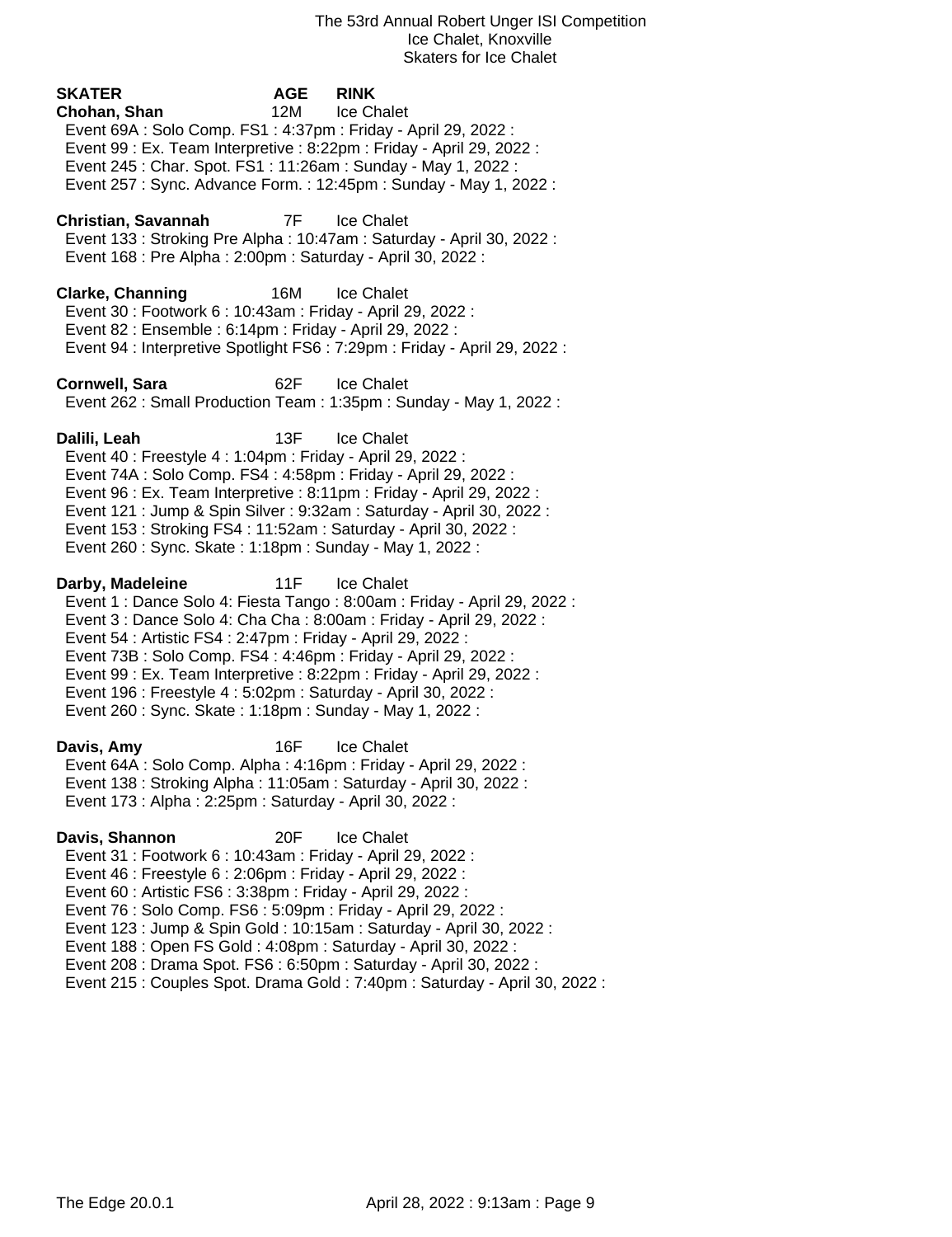**SKATER AGE RINK Dudley, Bonnie** 18F Ice Chalet Event 17 : Dance Mixed 10: Westminster Waltz : 9:19am : Friday - April 29, 2022 : Event 60 : Artistic Gold : 3:38pm : Friday - April 29, 2022 : Event 84 : Drama Spot. Gold : 6:27pm : Friday - April 29, 2022 : Event 96 : Ex. Team Interpretive : 8:11pm : Friday - April 29, 2022 : Event 123 : Jump & Spin Gold : 10:15am : Saturday - April 30, 2022 : Event 205 : Footwork Platinum : 6:26pm : Saturday - April 30, 2022 : Event 224 : Jump & Spin Team - High : 8:56am : Sunday - May 1, 2022 : Event 229 : Couples Spot. Char. Gold : 9:26am : Sunday - May 1, 2022 : Event 255 : Sync. Skate : 12:24pm : Sunday - May 1, 2022 : **Dye, April** 37F Ice Chalet Event 262 : Small Production Team : 1:35pm : Sunday - May 1, 2022 : **Early, Kate** 16F Ice Chalet Event 96 : Ex. Team Interpretive : 8:11pm : Friday - April 29, 2022 : Event 218 : Lt. Ent. Spot. FS4 : 8:34pm : Saturday - April 30, 2022 : Event 255 : Sync. Skate : 12:24pm : Sunday - May 1, 2022 : **Eaton, Parker** 11F Ice Chalet Event 257 : Sync. Advance Form. : 12:45pm : Sunday - May 1, 2022 : **Emmert, Pepper** 10F Ice Chalet Event 99 : Ex. Team Interpretive : 8:22pm : Friday - April 29, 2022 : Event 220 : Theater Production : 8:52pm : Saturday - April 30, 2022 : Event 257 : Sync. Advance Form. : 12:45pm : Sunday - May 1, 2022 : **Emmert, Riley** 6F Ice Chalet Event 233 : Lt. Ent. Spot. Tot 3 : 9:59am : Sunday - May 1, 2022 : **Farone, Carly 16F** Ice Chalet Event 33 : Freestyle 1 : 10:59am : Friday - April 29, 2022 : Event 69B : Solo Comp. FS1 : 4:37pm : Friday - April 29, 2022 : Event 97 : Ex. Team Interpretive : 8:11pm : Friday - April 29, 2022 : Event 117 : Jump & Spin Bronze : 9:15am : Saturday - April 30, 2022 : Event 147 : Stroking FS1 : 11:22am : Saturday - April 30, 2022 : Event 223 : Jump & Spin Team - Medium : 8:56am : Sunday - May 1, 2022 : **Foster, Ellie** 16F Ice Chalet Event 223 : Jump & Spin Team - Medium : 8:56am : Sunday - May 1, 2022 : **Giovengo, Andrew** 26M Ice Chalet Event 4 : Dance Mixed 3: Rhythm Blues : 8:25am : Friday - April 29, 2022 : Event 12 : Dance Mixed 3: Canasta Tango : 8:42am : Friday - April 29, 2022 : Event 28 : Footwork 4 : 10:31am : Friday - April 29, 2022 : Event 56 : Artistic FS4 : 3:17pm : Friday - April 29, 2022 : Event 75A : Solo Comp. FS4 : 4:58pm : Friday - April 29, 2022 : Event 82 : Ensemble : 6:14pm : Friday - April 29, 2022 : Event 97 : Ex. Team Interpretive : 8:11pm : Friday - April 29, 2022 : Event 121 : Jump & Spin Silver : 9:32am : Saturday - April 30, 2022 : Event 183 : Ex. Pairs 1 : 3:23pm : Saturday - April 30, 2022 : Event 203 : Open FS Silver : 6:26pm : Saturday - April 30, 2022 :

Event 213 : Couples Spot. Lt. Ent. Silver : 7:27pm : Saturday - April 30, 2022 :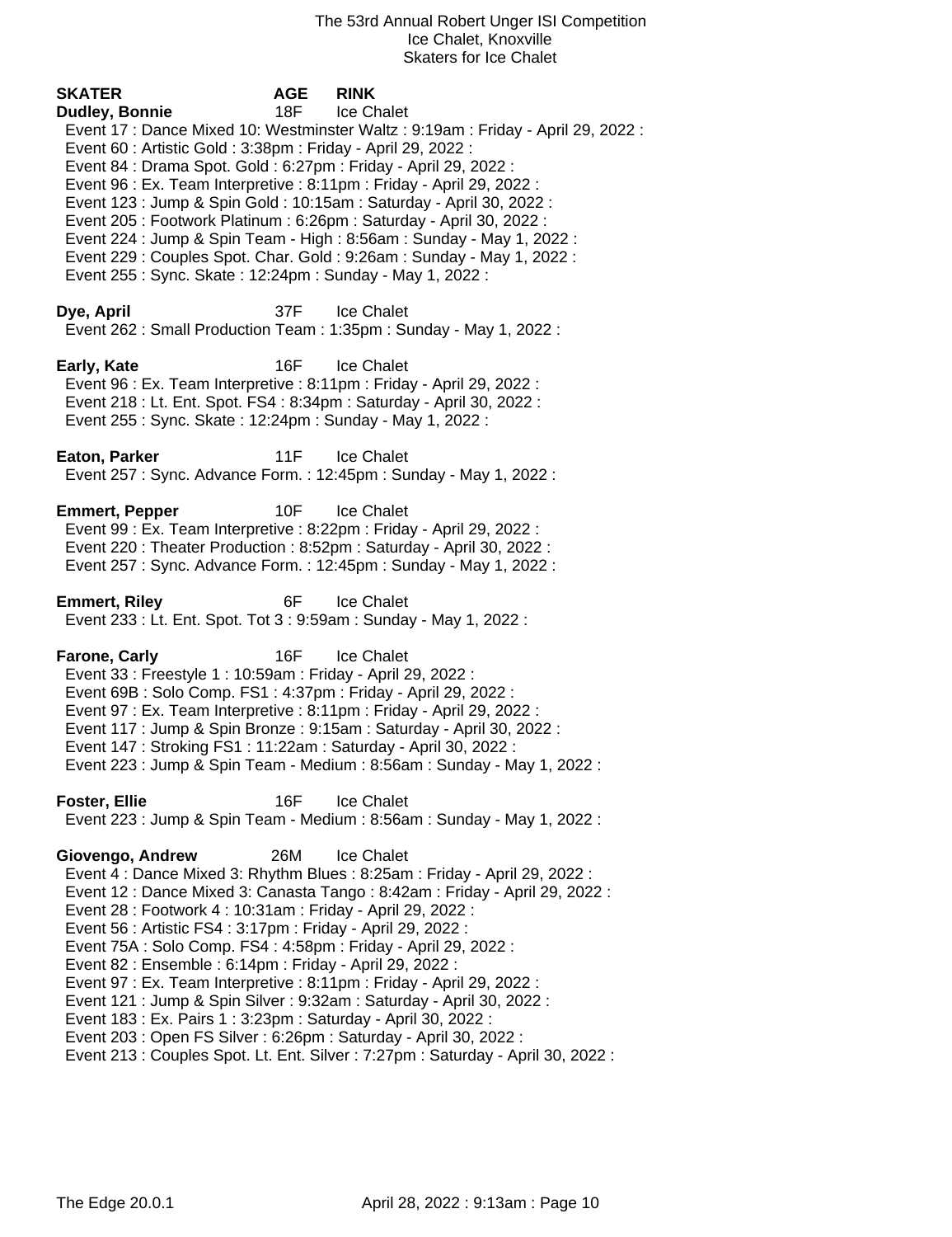| <b>SKATER</b><br>Graham, Grace<br>Event 58 : Artistic FS5 : 3:17pm : Friday - April 29, 2022 :<br>Event 183 : Ex. Pairs 1 : 3:23pm : Saturday - April 30, 2022 :<br>Event 197 : Open FS Silver : 5:02pm : Saturday - April 30, 2022 :<br>Event 255: Sync. Skate: 12:24pm: Sunday - May 1, 2022: | AGE<br>15F | <b>RINK</b><br>Ice Chalet<br>Event 121 : Jump & Spin Silver : 9:32am : Saturday - April 30, 2022 :                                                                                                                                                                                                                                                                                                |
|-------------------------------------------------------------------------------------------------------------------------------------------------------------------------------------------------------------------------------------------------------------------------------------------------|------------|---------------------------------------------------------------------------------------------------------------------------------------------------------------------------------------------------------------------------------------------------------------------------------------------------------------------------------------------------------------------------------------------------|
| Hamby, Josie<br>Event 55: Artistic FS4: 2:47pm: Friday - April 29, 2022:<br>Event 255 : Sync. Skate : 12:24pm : Sunday - May 1, 2022 :                                                                                                                                                          | 18F        | <b>Ice Chalet</b>                                                                                                                                                                                                                                                                                                                                                                                 |
| <b>Hawkey, Corinne</b><br>Event 39 : Freestyle 3 : 11:41am : Friday - April 29, 2022 :<br>Event 72B: Solo Comp. FS3: 4:46pm: Friday - April 29, 2022:<br>Event 152: Stroking FS3: 11:37am: Saturday - April 30, 2022:                                                                           | 15F        | Ice Chalet                                                                                                                                                                                                                                                                                                                                                                                        |
| Hawkey, Evelyn<br>Event 43 : Freestyle 4 : 1:28pm : Friday - April 29, 2022 :<br>Event 74B : Solo Comp. FS4 : 4:58pm : Friday - April 29, 2022 :<br>Event 260 : Sync. Skate : 1:18pm : Sunday - May 1, 2022 :                                                                                   | 16F        | Ice Chalet<br>Event 90 : Interpretive Spotlight FS4 : 7:00pm : Friday - April 29, 2022 :<br>Event 220 : Theater Production : 8:52pm : Saturday - April 30, 2022 :                                                                                                                                                                                                                                 |
| Heatherly, Evelyn<br>Event 62B: Solo Comp. Alpha: 4:16pm: Friday - April 29, 2022:<br>Event 133: Stroking Alpha: 10:47am: Saturday - April 30, 2022:<br>Event 170 : Alpha : 2:00pm : Saturday - April 30, 2022 :                                                                                | 6F         | <b>Ice Chalet</b><br>Event 113 : Jump & Spin Low : 9:02am : Saturday - April 30, 2022 :<br>Event 220 : Theater Production : 8:52pm : Saturday - April 30, 2022 :                                                                                                                                                                                                                                  |
| Imai, Sora<br>Event 30: Footwork 6: 10:43am: Friday - April 29, 2022:<br>Event 59 : Artistic FS6 : 3:17pm : Friday - April 29, 2022 :                                                                                                                                                           | 14F        | Ice Chalet<br>Event 103 : Rhythmic Ribbon FS6 : 8:00am : Saturday - April 30, 2022 :<br>Event 208 : Drama Spot. FS6 : 6:50pm : Saturday - April 30, 2022 :                                                                                                                                                                                                                                        |
| Jacklet, Jeshua<br>Event 41 : Open Pairs Gold : 1:04pm : Friday - April 29, 2022 :<br>Event 79: Family Spotlight: 5:20pm: Friday - April 29, 2022:<br>Event 160 : Artistic FS7 : 12:07pm : Saturday - April 30, 2022 :<br>Event 255: Sync. Skate: 12:24pm: Sunday - May 1, 2022:                | 20M        | <b>Ice Chalet</b><br>Event 92 : Interpretive Spotlight FS7 : 7:29pm : Friday - April 29, 2022 :<br>Event 104: Rhythmic Ribbon FS7: 8:00am: Saturday - April 30, 2022:<br>Event 123 : Jump & Spin Gold : 10:15am : Saturday - April 30, 2022 :<br>Event 215 : Couples Spot. Drama Gold : 7:40pm : Saturday - April 30, 2022 :<br>Event 220: Theater Production: 8:52pm: Saturday - April 30, 2022: |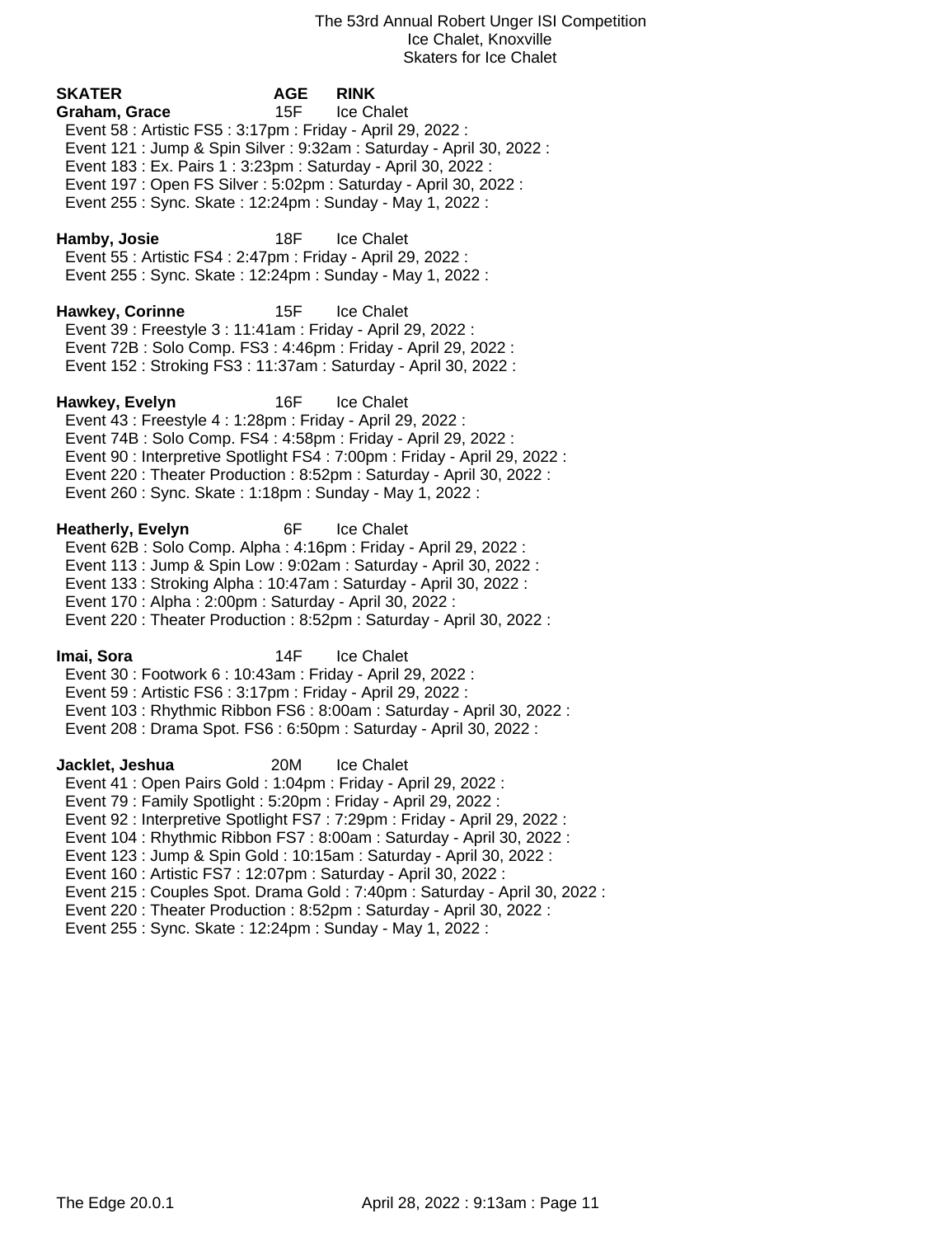| <b>SKATER</b>                                                                                                                                                                                                                                                                                                                                | <b>AGE</b> | <b>RINK</b>                                                                                                                                                                                                                                                                                                                                                                                                                                                                                                                                                                                                                          |
|----------------------------------------------------------------------------------------------------------------------------------------------------------------------------------------------------------------------------------------------------------------------------------------------------------------------------------------------|------------|--------------------------------------------------------------------------------------------------------------------------------------------------------------------------------------------------------------------------------------------------------------------------------------------------------------------------------------------------------------------------------------------------------------------------------------------------------------------------------------------------------------------------------------------------------------------------------------------------------------------------------------|
| Jacklet, Lillyanna<br>Event 51 : Artistic FS3 : 2:22pm : Friday - April 29, 2022 :<br>Event 79 : Family Spotlight : 5:20pm : Friday - April 29, 2022 :<br>Event 83 : Drama Spot. FS3 : 6:27pm : Friday - April 29, 2022 :<br>Event 260 : Sync. Skate : 1:18pm : Sunday - May 1, 2022 :                                                       | 14F        | Ice Chalet<br>Event 14 : Dance Solo 5: Hickory Hoedown : 8:42am : Friday - April 29, 2022 :<br>Event 19: Dance Solo 5: Willow Waltz: 9:19am: Friday - April 29, 2022:<br>Event 91 : Interpretive Spotlight FS3 : 7:19pm : Friday - April 29, 2022 :<br>Event 105: Rhythmic Ribbon FS3: 8:24am: Saturday - April 30, 2022:<br>Event 121 : Jump & Spin Silver : 9:32am : Saturday - April 30, 2022 :<br>Event 193 : Open FS Bronze : 4:33pm : Saturday - April 30, 2022 :<br>Event 212 : Couples Spot. Lt. Ent. Silver : 7:27pm : Saturday - April 30, 2022 :<br>Event 220 : Theater Production : 8:52pm : Saturday - April 30, 2022 : |
| Jarrett, Colton<br>Event 68A : Solo Comp. Delta : 4:28pm : Friday - April 29, 2022 :<br>Event 79: Family Spotlight: 5:20pm: Friday - April 29, 2022:<br>Event 143 : Stroking Delta : 11:05am : Saturday - April 30, 2022 :<br>Event 250 : Char. Spot. Delta : 11:26am : Sunday - May 1, 2022 :                                               | 8M         | Ice Chalet<br>Event 114 : Jump & Spin Low : 9:02am : Saturday - April 30, 2022 :<br>Event 220 : Theater Production : 8:52pm : Saturday - April 30, 2022 :<br>Event 230 : Couples Spot. Char. Silver : 9:39am : Sunday - May 1, 2022 :<br>Event 257: Sync. Advance Form.: 12:45pm: Sunday - May 1, 2022:                                                                                                                                                                                                                                                                                                                              |
| Jarrett, Josie<br>Event 79 : Family Spotlight : 5:20pm : Friday - April 29, 2022 :<br>Event 154: Stroking FS4: 11:52am: Saturday - April 30, 2022:<br>Event 221 : Figures 1 : 8:45am : Sunday - May 1, 2022 :<br>Event 241 : Char. Spot. FS4 : 10:35am : Sunday - May 1, 2022 :<br>Event 260 : Sync. Skate : 1:18pm : Sunday - May 1, 2022 : | 14F        | Ice Chalet<br>Event 2: Dance Solo 4: Swing Dance: 8:00am: Friday - April 29, 2022:<br>Event 108 : Rhythmic Ribbon FS4 : 8:24am : Saturday - April 30, 2022 :<br>Event 121 : Jump & Spin Silver : 9:32am : Saturday - April 30, 2022 :<br>Event 212 : Couples Spot. Lt. Ent. Silver : 7:27pm : Saturday - April 30, 2022 :<br>Event 220 : Theater Production : 8:52pm : Saturday - April 30, 2022 :                                                                                                                                                                                                                                   |
| Jennings, Kylea                                                                                                                                                                                                                                                                                                                              | 11F        | Ice Chalet<br>Event 220 : Theater Production : 8:52pm : Saturday - April 30, 2022 :                                                                                                                                                                                                                                                                                                                                                                                                                                                                                                                                                  |
| Jones, Zoey<br>Event 169 : Pre Alpha : 2:00pm : Saturday - April 30, 2022 :                                                                                                                                                                                                                                                                  | 13F        | <b>Ice Chalet</b><br>Event 137: Stroking Pre Alpha: 10:47am: Saturday - April 30, 2022:                                                                                                                                                                                                                                                                                                                                                                                                                                                                                                                                              |
| Killeffer, Allie<br>Event 65A: Solo Comp. Beta: 4:16pm: Friday - April 29, 2022:<br>Event 175 : Beta : 2:46pm : Saturday - April 30, 2022 :                                                                                                                                                                                                  | 11F        | Ice Chalet<br>Event 98 : Ex. Team Interpretive : 8:22pm : Friday - April 29, 2022 :                                                                                                                                                                                                                                                                                                                                                                                                                                                                                                                                                  |

Event 220 : Theater Production : 8:52pm : Saturday - April 30, 2022 :

Event 252 : Theme Spot. Beta : 11:46am : Sunday - May 1, 2022 :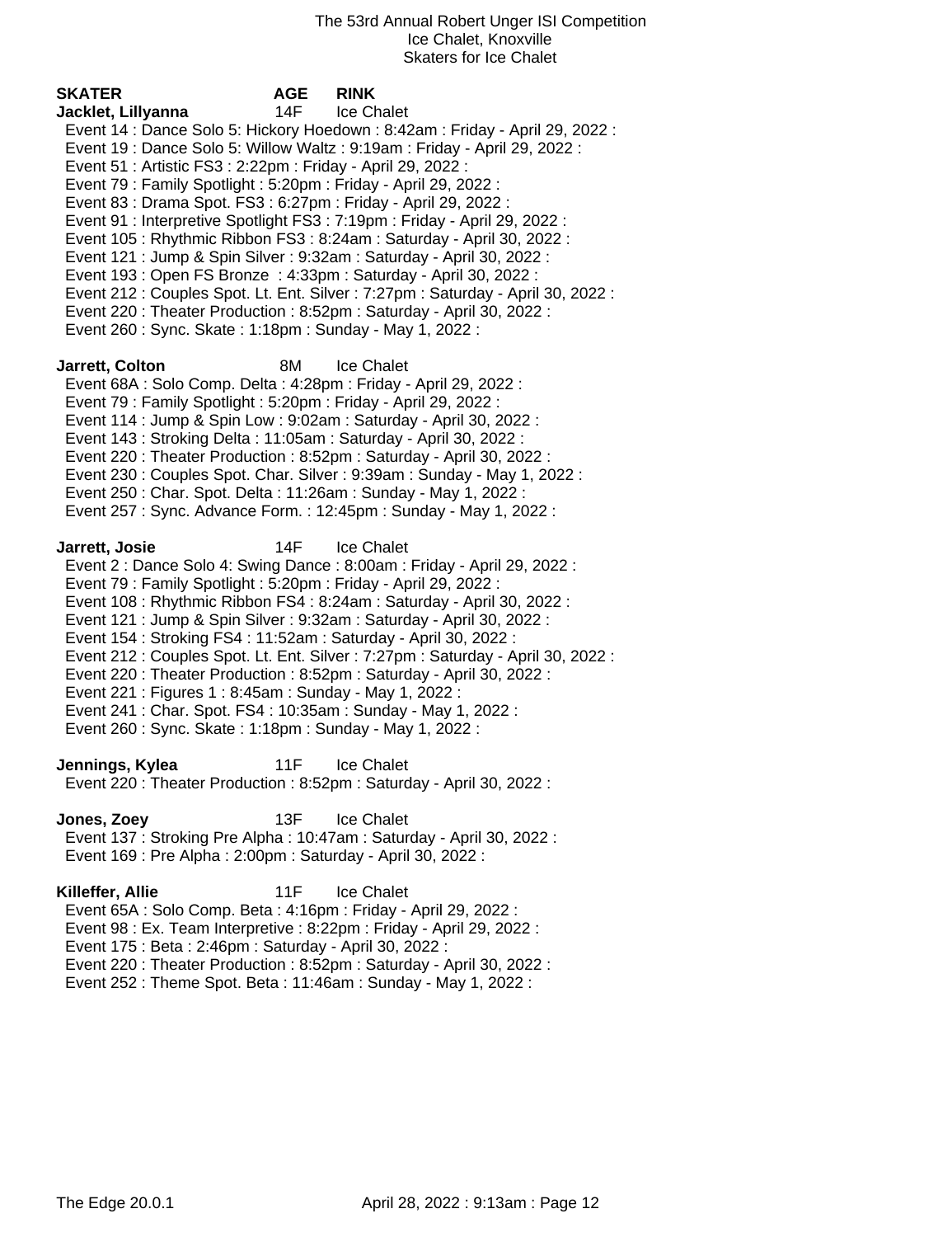**SKATER AGE RINK King, Grace** 24F Ice Chalet Event 9 : Dance Mixed 2: Dutch Waltz : 8:25am : Friday - April 29, 2022 : Event 16 : Dance Solo 2: Dutch Waltz : 9:06am : Friday - April 29, 2022 : Event 34 : Freestyle 1 : 10:59am : Friday - April 29, 2022 : Event 48 : Artistic FS1 : 2:22pm : Friday - April 29, 2022 : Event 87 : Interpretive Spotlight FS1 : 6:41pm : Friday - April 29, 2022 : Event 97 : Ex. Team Interpretive : 8:11pm : Friday - April 29, 2022 : Event 147 : Stroking FS1 : 11:22am : Saturday - April 30, 2022 : Event 194 : Open FS Bronze : 4:33pm : Saturday - April 30, 2022 : Event 213 : Couples Spot. Lt. Ent. Silver : 7:27pm : Saturday - April 30, 2022 : Event 223 : Jump & Spin Team - Medium : 8:56am : Sunday - May 1, 2022 : **Knox, Tony** 64M Ice Chalet Event 28 : Footwork 4 : 10:31am : Friday - April 29, 2022 : Event 57 : Artistic FS4 : 3:17pm : Friday - April 29, 2022 : Event 82 : Ensemble : 6:14pm : Friday - April 29, 2022 : Event 89 : Interpretive Spotlight FS4 : 7:00pm : Friday - April 29, 2022 : Event 219 : Lt. Ent. Spot. FS4 : 8:34pm : Saturday - April 30, 2022 : Event 230 : Couples Spot. Char. Silver : 9:39am : Sunday - May 1, 2022 : Event 262 : Small Production Team : 1:35pm : Sunday - May 1, 2022 : **Kohnstamm, George** 14M Ice Chalet Event 66A : Solo Comp. Gamma : 4:28pm : Friday - April 29, 2022 : Event 82 : Ensemble : 6:14pm : Friday - April 29, 2022 : Event 97 : Ex. Team Interpretive : 8:11pm : Friday - April 29, 2022 : Event 117 : Jump & Spin Bronze : 9:15am : Saturday - April 30, 2022 : Event 141 : Stroking Gamma : 11:05am : Saturday - April 30, 2022 : Event 177 : Gamma : 2:46pm : Saturday - April 30, 2022 : Event 249 : Char. Spot. Gamma : 11:26am : Sunday - May 1, 2022 : **Massey, Tommy** 62F Ice Chalet Event 82 : Ensemble : 6:14pm : Friday - April 29, 2022 : Event 262 : Small Production Team : 1:35pm : Sunday - May 1, 2022 : **Matheney, Ethan** 6M Ice Chalet Event 220 : Theater Production : 8:52pm : Saturday - April 30, 2022 : **Maxwell, Elienna** 9F Ice Chalet Event 139 : Stroking Beta : 11:05am : Saturday - April 30, 2022 : Event 174 : Beta : 2:25pm : Saturday - April 30, 2022 : **McAllister, Rachil** 19F Ice Chalet Event 5 : Dance Solo 3: Rhythm Blues : 8:25am : Friday - April 29, 2022 : Event 11 : Dance Solo 3: Canasta Tango : 8:42am : Friday - April 29, 2022 : Event 27 : Footwork 3 : 10:31am : Friday - April 29, 2022 : Event 39 : Freestyle 3 : 11:41am : Friday - April 29, 2022 : Event 52 : Artistic FS3 : 2:47pm : Friday - April 29, 2022 : Event 73A : Solo Comp. FS3 : 4:46pm : Friday - April 29, 2022 : Event 117 : Jump & Spin Bronze : 9:15am : Saturday - April 30, 2022 : Event 149 : Stroking FS3 : 11:37am : Saturday - April 30, 2022 : Event 223 : Jump & Spin Team - Medium : 8:56am : Sunday - May 1, 2022 : Event 231 : Couples Spot. Char. Bronze : 9:39am : Sunday - May 1, 2022 :

Event 262 : Small Production Team : 1:35pm : Sunday - May 1, 2022 :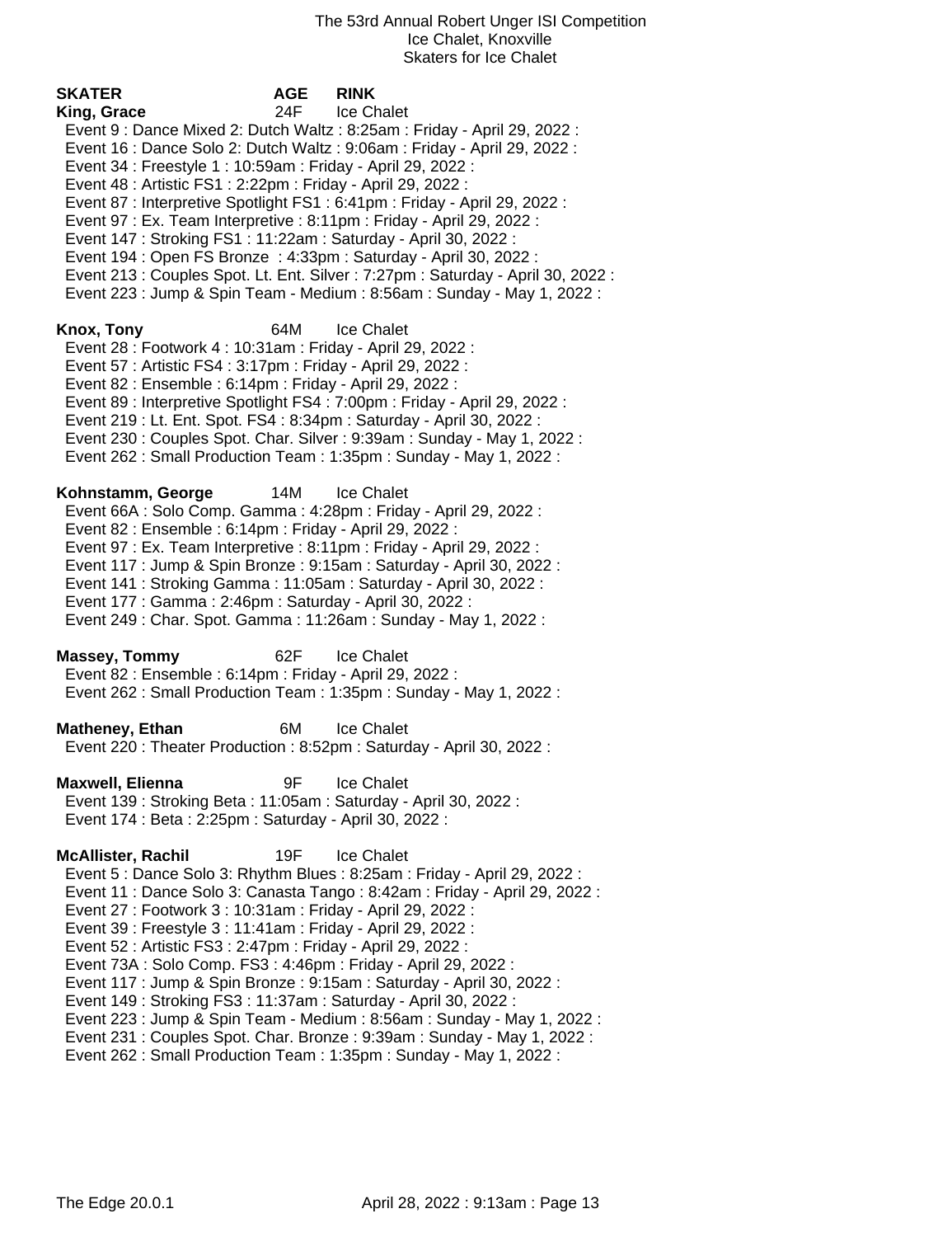**SKATER AGE RINK McMahan, Eden** 8F Ice Chalet Event 8 : Solo Dance 1 : 8:25am : Friday - April 29, 2022 : Event 67B : Solo Comp. Delta : 4:28pm : Friday - April 29, 2022 : Event 143 : Stroking Delta : 11:05am : Saturday - April 30, 2022 : Event 179 : Delta : 3:03pm : Saturday - April 30, 2022 : Event 257 : Sync. Advance Form. : 12:45pm : Sunday - May 1, 2022 : **McMahan, Reese** 10F Ice Chalet Event 6 : Dance Solo 3: Rhythm Blues : 8:25am : Friday - April 29, 2022 : Event 10 : Dance Solo 3: Canasta Tango : 8:42am : Friday - April 29, 2022 : Event 36 : Freestyle 2 : 11:19am : Friday - April 29, 2022 : Event 49 : Artistic FS2 : 2:22pm : Friday - April 29, 2022 : Event 70B : Solo Comp. FS2 : 4:37pm : Friday - April 29, 2022 : Event 99 : Ex. Team Interpretive : 8:22pm : Friday - April 29, 2022 : Event 148 : Stroking FS2 : 11:22am : Saturday - April 30, 2022 : Event 257 : Sync. Advance Form. : 12:45pm : Sunday - May 1, 2022 : **Miller, Isabela** 16F Ice Chalet Event 20 : Dance Solo 7: Rocker Foxtrot : 9:19am : Friday - April 29, 2022 : Event 30 : Footwork 7 : 10:43am : Friday - April 29, 2022 : Event 41 : Open Pairs Gold : 1:04pm : Friday - April 29, 2022 : Event 59 : Artistic FS6 : 3:17pm : Friday - April 29, 2022 : Event 198 : Open FS Gold : 5:02pm : Saturday - April 30, 2022 : Event 214 : Lt. Ent. Spot. FS6 : 7:40pm : Saturday - April 30, 2022 : Event 220 : Theater Production : 8:52pm : Saturday - April 30, 2022 : **Miller, Lauren** 17F Ice Chalet Event 255 : Sync. Skate : 12:24pm : Sunday - May 1, 2022 : **Mitchell, Lily** 9F Ice Chalet Event 38 : Freestyle 3 : 11:41am : Friday - April 29, 2022 : Event 50 : Artistic FS3 : 2:22pm : Friday - April 29, 2022 : Event 72A : Solo Comp. FS3 : 4:46pm : Friday - April 29, 2022 : Event 86 : Interpretive Spotlight FS3 : 6:41pm : Friday - April 29, 2022 : Event 99 : Ex. Team Interpretive : 8:22pm : Friday - April 29, 2022 : Event 116 : Jump & Spin Bronze : 9:15am : Saturday - April 30, 2022 : Event 220 : Theater Production : 8:52pm : Saturday - April 30, 2022 : Event 242 : Char. Spot. FS3 : 11:03am : Sunday - May 1, 2022 : Event 257 : Sync. Advance Form. : 12:45pm : Sunday - May 1, 2022 : **Murphy, Reagan** 16F Ice Chalet Event 51 : Artistic FS3 : 2:22pm : Friday - April 29, 2022 : Event 91 : Interpretive Spotlight FS3 : 7:19pm : Friday - April 29, 2022 : Event 96 : Ex. Team Interpretive : 8:11pm : Friday - April 29, 2022 : Event 117 : Jump & Spin Bronze : 9:15am : Saturday - April 30, 2022 : Event 255 : Sync. Skate : 12:24pm : Sunday - May 1, 2022 : **Nicks, Barbara** 6F Ice Chalet Event 67A : Solo Comp. Delta : 4:28pm : Friday - April 29, 2022 : Event 98 : Ex. Team Interpretive : 8:22pm : Friday - April 29, 2022 : Event 113 : Jump & Spin Low : 9:02am : Saturday - April 30, 2022 : Event 178 : Delta : 3:03pm : Saturday - April 30, 2022 : Event 220 : Theater Production : 8:52pm : Saturday - April 30, 2022 : Event 225 : Couples Spot. Char. Low : 9:10am : Sunday - May 1, 2022 :

Event 237 : Lt. Ent. Spot. Delta : 9:59am : Sunday - May 1, 2022 :

**Nipper, Camron** 19F Ice Chalet Event 61 : Artistic FS8 : 3:38pm : Friday - April 29, 2022 :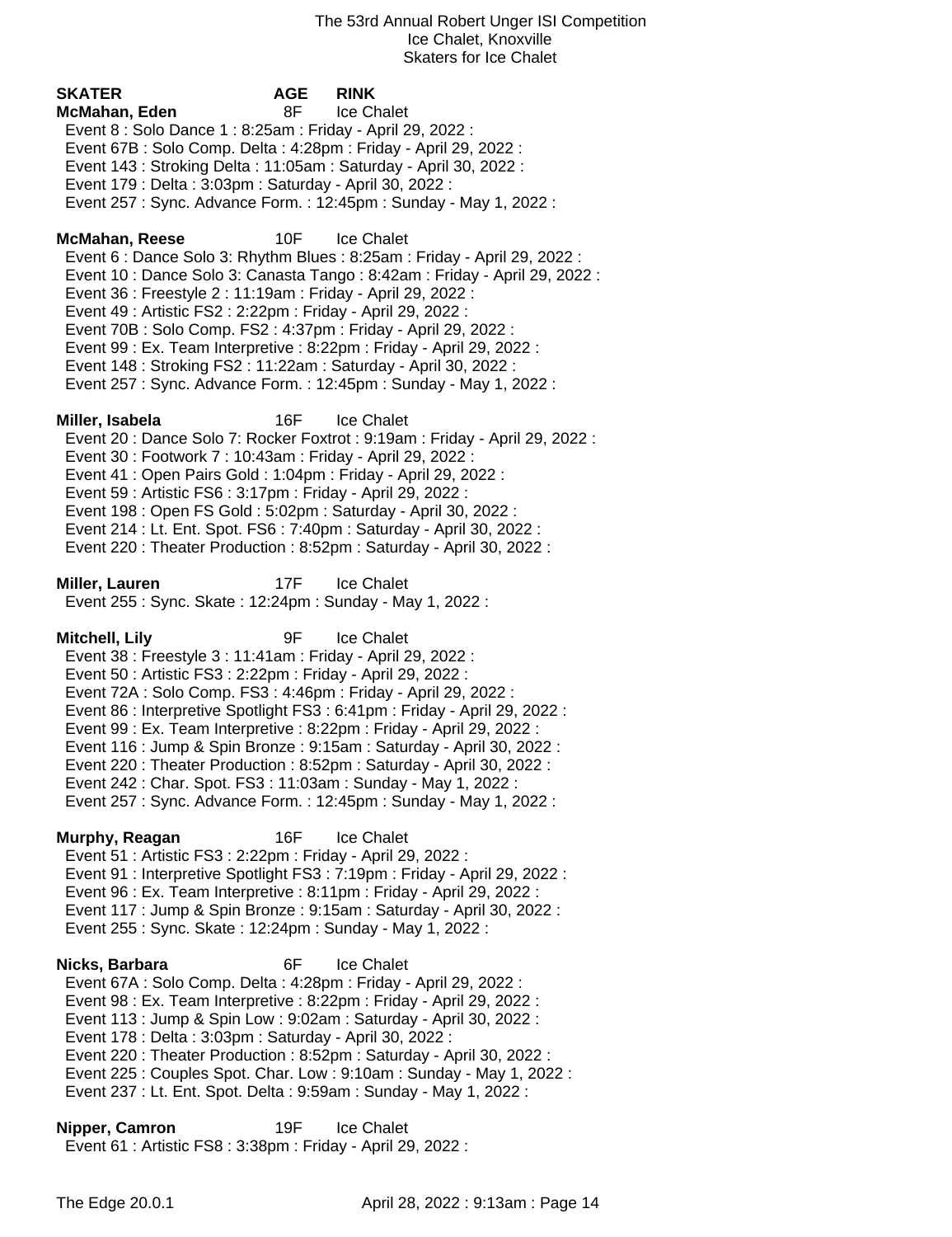**SKATER AGE RINK Nolen, Emma** 9F Ice Chalet Event 32 : Freestyle 1 : 10:59am : Friday - April 29, 2022 : Event 145 : Stroking FS1 : 11:22am : Saturday - April 30, 2022 : Event 222 : Solo Comp. FS1 : 8:45am : Sunday - May 1, 2022 : **Ogle, Emma** 16F Ice Chalet Event 84 : Drama Spot. Gold : 6:27pm : Friday - April 29, 2022 : Event 159 : Stroking Gold : 12:01pm : Saturday - April 30, 2022 : Event 164 : Ex. Rhythm Dance Platinum : 1:32pm : Saturday - April 30, 2022 : **Orlovskyy, Alina** 7F Ice Chalet Event 64B : Solo Comp. Beta : 4:16pm : Friday - April 29, 2022 : Event 98 : Ex. Team Interpretive : 8:22pm : Friday - April 29, 2022 : Event 113 : Jump & Spin Low : 9:02am : Saturday - April 30, 2022 : Event 135 : Stroking Beta : 10:47am : Saturday - April 30, 2022 : Event 174 : Beta : 2:25pm : Saturday - April 30, 2022 : Event 220 : Theater Production : 8:52pm : Saturday - April 30, 2022 : Event 225 : Couples Spot. Char. Low : 9:10am : Sunday - May 1, 2022 : Event 235 : Lt. Ent. Spot. Beta : 9:59am : Sunday - May 1, 2022 : Event 252 : Theme Spot. Beta : 11:46am : Sunday - May 1, 2022 : **Pinkston, Kyleigh** 11F Ice Chalet Event 37 : Freestyle 2 : 11:19am : Friday - April 29, 2022 : Event 116 : Jump & Spin Bronze : 9:15am : Saturday - April 30, 2022 : Event 148 : Stroking FS2 : 11:22am : Saturday - April 30, 2022 : Event 257 : Sync. Advance Form. : 12:45pm : Sunday - May 1, 2022 : **Radford, Kaitlyn** 20F Ice Chalet Event 176 : Beta : 2:46pm : Saturday - April 30, 2022 : **Ragle, Maddison** 12F Ice Chalet Event 10 : Dance Solo 3: Canasta Tango : 8:42am : Friday - April 29, 2022 : Event 50 : Artistic FS3 : 2:22pm : Friday - April 29, 2022 : Event 120 : Jump & Spin Silver : 9:32am : Saturday - April 30, 2022 : Event 151 : Stroking FS3 : 11:37am : Saturday - April 30, 2022 : Event 202 : Ex. Freestyle 4 : 6:26pm : Saturday - April 30, 2022 : **Reed, Paige 1998 12 Second Property** 1 Second Property 1 Second Property 1 Second Property 1 Second Property 1 Second Property 1 Second Property 1 Second Property 1 Second Property 1 Second Property 1 Second Property Event 169 : Pre Alpha : 2:00pm : Saturday - April 30, 2022 : **Reed, Phia** 7F Ice Chalet Event 167 : Pre Alpha : 2:00pm : Saturday - April 30, 2022 : **Reed, Phoebe** 7F Ice Chalet Event 168 : Pre Alpha : 2:00pm : Saturday - April 30, 2022 : **Reed, Piper** 10F Ice Chalet Event 172 : Alpha : 2:25pm : Saturday - April 30, 2022 : **Reynolds, Allison** 10F Ice Chalet Event 98 : Ex. Team Interpretive : 8:22pm : Friday - April 29, 2022 : Event 116 : Jump & Spin Bronze : 9:15am : Saturday - April 30, 2022 : Event 181A : Freestyle 2 : 3:03pm : Saturday - April 30, 2022 : Event 211 : Couples Spot. Lt. Ent. Bronze : 7:27pm : Saturday - April 30, 2022 : Event 257 : Sync. Advance Form. : 12:45pm : Sunday - May 1, 2022 :

**Rieger, Amanda** 41F Ice Chalet Event 81 : Ensemble : 6:01pm : Friday - April 29, 2022 :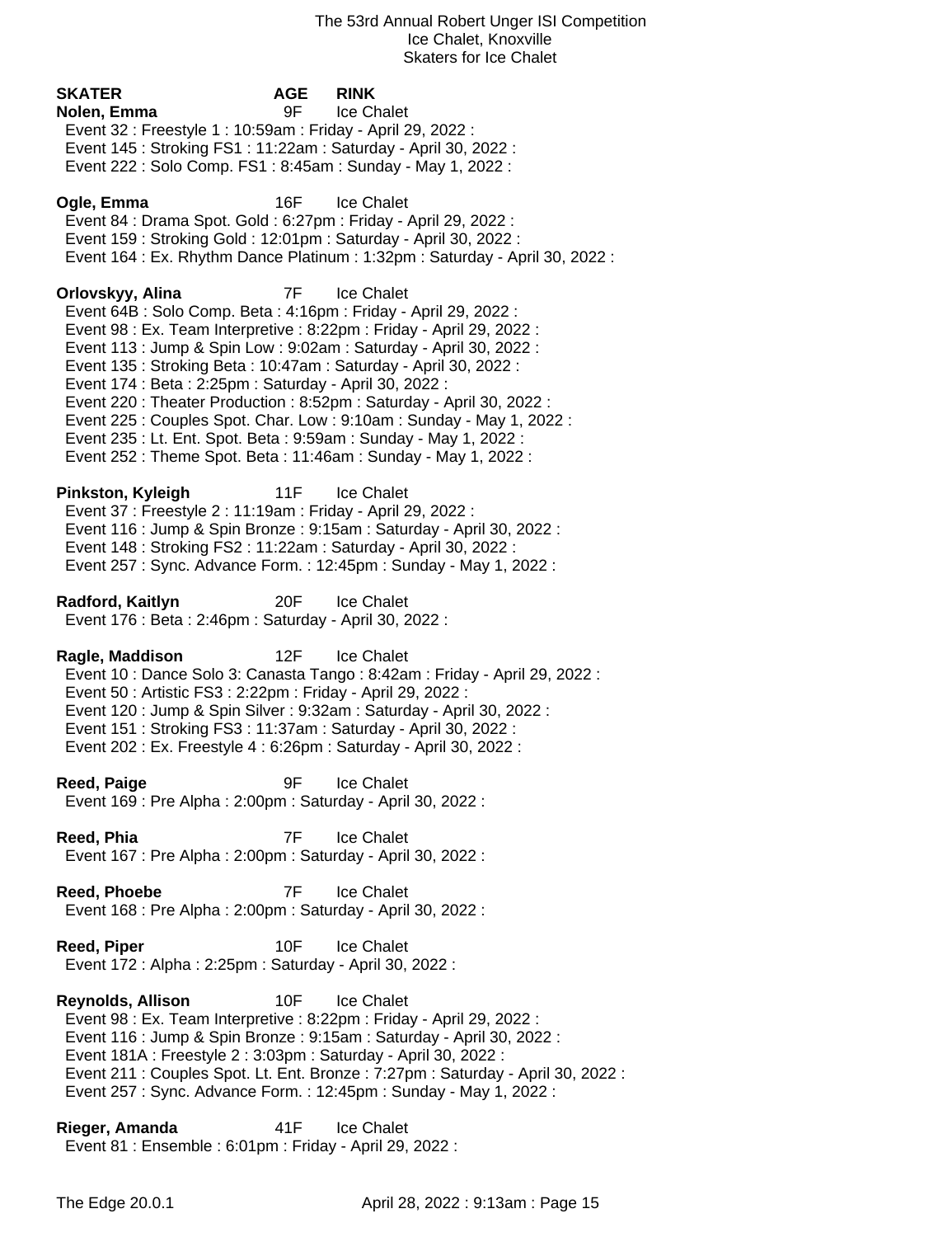**SKATER AGE RINK Rieger, Hannah** 9F Ice Chalet Event 38 : Freestyle 3 : 11:41am : Friday - April 29, 2022 : Event 81 : Ensemble : 6:01pm : Friday - April 29, 2022 : Event 86 : Interpretive Spotlight FS3 : 6:41pm : Friday - April 29, 2022 : Event 98 : Ex. Team Interpretive : 8:22pm : Friday - April 29, 2022 : Event 116 : Jump & Spin Bronze : 9:15am : Saturday - April 30, 2022 : Event 150 : Stroking FS3 : 11:37am : Saturday - April 30, 2022 : Event 192 : Open FS Bronze : 4:33pm : Saturday - April 30, 2022 : Event 211 : Couples Spot. Lt. Ent. Bronze : 7:27pm : Saturday - April 30, 2022 : Event 220 : Theater Production : 8:52pm : Saturday - April 30, 2022 : Event 242 : Char. Spot. FS3 : 11:03am : Sunday - May 1, 2022 : Event 257 : Sync. Advance Form. : 12:45pm : Sunday - May 1, 2022 : **Rieger, Jason** 43M Ice Chalet Event 81 : Ensemble : 6:01pm : Friday - April 29, 2022 : Event 225 : Couples Spot. Char. Low : 9:10am : Sunday - May 1, 2022 : **Rieger, Samantha** 11F Ice Chalet Event 15 : Dance Solo 2: Dutch Waltz : 9:06am : Friday - April 29, 2022 : Event 38 : Freestyle 3 : 11:41am : Friday - April 29, 2022 : Event 50 : Artistic FS3 : 2:22pm : Friday - April 29, 2022 : Event 81 : Ensemble : 6:01pm : Friday - April 29, 2022 : Event 86 : Interpretive Spotlight FS3 : 6:41pm : Friday - April 29, 2022 : Event 99 : Ex. Team Interpretive : 8:22pm : Friday - April 29, 2022 : Event 119 : Jump & Spin Silver : 9:32am : Saturday - April 30, 2022 : Event 151 : Stroking FS3 : 11:37am : Saturday - April 30, 2022 : Event 220 : Theater Production : 8:52pm : Saturday - April 30, 2022 : Event 243 : Char. Spot. FS3 : 11:03am : Sunday - May 1, 2022 : Event 260 : Sync. Skate : 1:18pm : Sunday - May 1, 2022 : **Roach, Arwen** 19F Ice Chalet Event 52 : Artistic FS3 : 2:47pm : Friday - April 29, 2022 : Event 194 : Open FS Bronze : 4:33pm : Saturday - April 30, 2022 : Event 231 : Couples Spot. Char. Bronze : 9:39am : Sunday - May 1, 2022 : **Rose, Skyler** 14F Ice Chalet Event 180 : Delta : 3:03pm : Saturday - April 30, 2022 : Event 220 : Theater Production : 8:52pm : Saturday - April 30, 2022 : **Roth, Alexa** 15F Ice Chalet Event 29 : Footwork 5 : 10:31am : Friday - April 29, 2022 : Event 58 : Artistic FS5 : 3:17pm : Friday - April 29, 2022 : Event 94 : Interpretive Spotlight FS5 : 7:29pm : Friday - April 29, 2022 : Event 156 : Stroking FS5 : 12:01pm : Saturday - April 30, 2022 : Event 197 : Open FS Silver : 5:02pm : Saturday - April 30, 2022 : **Sawyers, Norah Paige** 10F Ice Chalet

 Event 65A : Solo Comp. Beta : 4:16pm : Friday - April 29, 2022 : Event 113 : Jump & Spin Low : 9:02am : Saturday - April 30, 2022 : Event 139 : Stroking Beta : 11:05am : Saturday - April 30, 2022 : Event 175 : Beta : 2:46pm : Saturday - April 30, 2022 :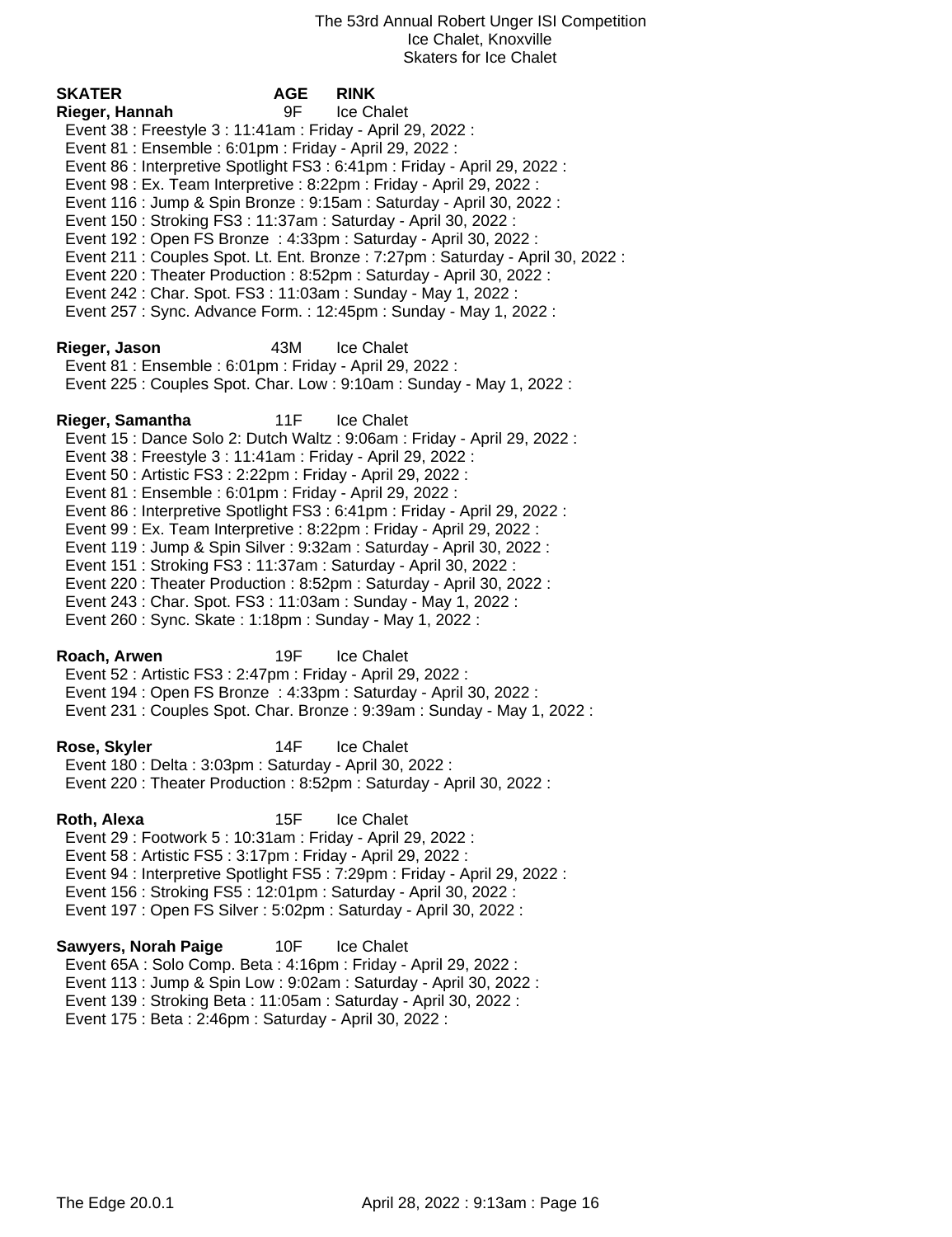| SKATER<br>Sobota, Jaedyn<br>Event 31: Footwork 7: 10:43am: Friday - April 29, 2022:<br>Event 96 : Ex. Team Interpretive : 8:11pm : Friday - April 29, 2022 :<br>Event 160 : Artistic FS7 : 12:07pm : Saturday - April 30, 2022 :<br>Event 214 : Lt. Ent. Spot. FS7 : 7:40pm : Saturday - April 30, 2022 :<br>Event 255: Sync. Skate: 12:24pm: Sunday - May 1, 2022: | <b>AGE</b><br>18F | <b>RINK</b><br>Ice Chalet<br>Event 123 : Jump & Spin Gold : 10:15am : Saturday - April 30, 2022 :<br>Event 220 : Theater Production : 8:52pm : Saturday - April 30, 2022 :<br>Event 224 : Jump & Spin Team - High : 8:56am : Sunday - May 1, 2022 :<br>Event 229 : Couples Spot. Char. Gold : 9:26am : Sunday - May 1, 2022 : |
|---------------------------------------------------------------------------------------------------------------------------------------------------------------------------------------------------------------------------------------------------------------------------------------------------------------------------------------------------------------------|-------------------|-------------------------------------------------------------------------------------------------------------------------------------------------------------------------------------------------------------------------------------------------------------------------------------------------------------------------------|
| <b>Stache, Holly</b>                                                                                                                                                                                                                                                                                                                                                | 20F               | Ice Chalet<br>Event 262: Small Production Team: 1:35pm: Sunday - May 1, 2022:                                                                                                                                                                                                                                                 |
| Stache, Norma                                                                                                                                                                                                                                                                                                                                                       | 61F               | <b>Ice Chalet</b><br>Event 262: Small Production Team: 1:35pm: Sunday - May 1, 2022:                                                                                                                                                                                                                                          |
| Stiefel, Mairen<br>Event 36 : Freestyle 2 : 11:19am : Friday - April 29, 2022 :<br>Event 70B: Solo Comp. FS2: 4:37pm: Friday - April 29, 2022:<br>Event 148 : Stroking FS2 : 11:22am : Saturday - April 30, 2022 :                                                                                                                                                  | 10F               | Ice Chalet<br>Event 15 : Dance Solo 2: Dutch Waltz : 9:06am : Friday - April 29, 2022 :<br>Event 116 : Jump & Spin Bronze : 9:15am : Saturday - April 30, 2022 :<br>Event 220 : Theater Production : 8:52pm : Saturday - April 30, 2022 :<br>Event 257: Sync. Advance Form.: 12:45pm: Sunday - May 1, 2022:                   |
| Swindeman, Evelyn Rose<br>Event 65A : Solo Comp. Beta : 4:16pm : Friday - April 29, 2022 :<br>Event 114 : Jump & Spin Low : 9:02am : Saturday - April 30, 2022 :<br>Event 136 : Stroking Beta : 10:47am : Saturday - April 30, 2022 :<br>Event 174 : Beta : 2:25pm : Saturday - April 30, 2022 :                                                                    | 9F                | <b>Ice Chalet</b><br>Event 257: Sync. Advance Form.: 12:45pm: Sunday - May 1, 2022:                                                                                                                                                                                                                                           |
| Swindeman, Isabelle<br>Event 146 : Stroking FS1 : 11:22am : Saturday - April 30, 2022 :<br>Event 181 : Freestyle 1 : 3:03pm : Saturday - April 30, 2022 :<br>Event 222 : Solo Comp. FS1 : 8:45am : Sunday - May 1, 2022 :                                                                                                                                           | 11F               | <b>Ice Chalet</b><br>Event 116 : Jump & Spin Bronze : 9:15am : Saturday - April 30, 2022 :<br>Event 257: Sync. Advance Form.: 12:45pm: Sunday - May 1, 2022:                                                                                                                                                                  |
| VanWinkle, Kelly<br>Event 173 : Alpha : 2:25pm : Saturday - April 30, 2022 :                                                                                                                                                                                                                                                                                        | 13F               | Ice Chalet                                                                                                                                                                                                                                                                                                                    |

**Zentgraf, Altair** 15M Ice Chalet Event 17 : Dance Mixed 10: Westminster Waltz : 9:19am : Friday - April 29, 2022 : Event 21 : Dance Solo 10: Argentine Tango : 9:44am : Friday - April 29, 2022 : Event 204 : Open FS Platinum Short : 6:26pm : Saturday - April 30, 2022 :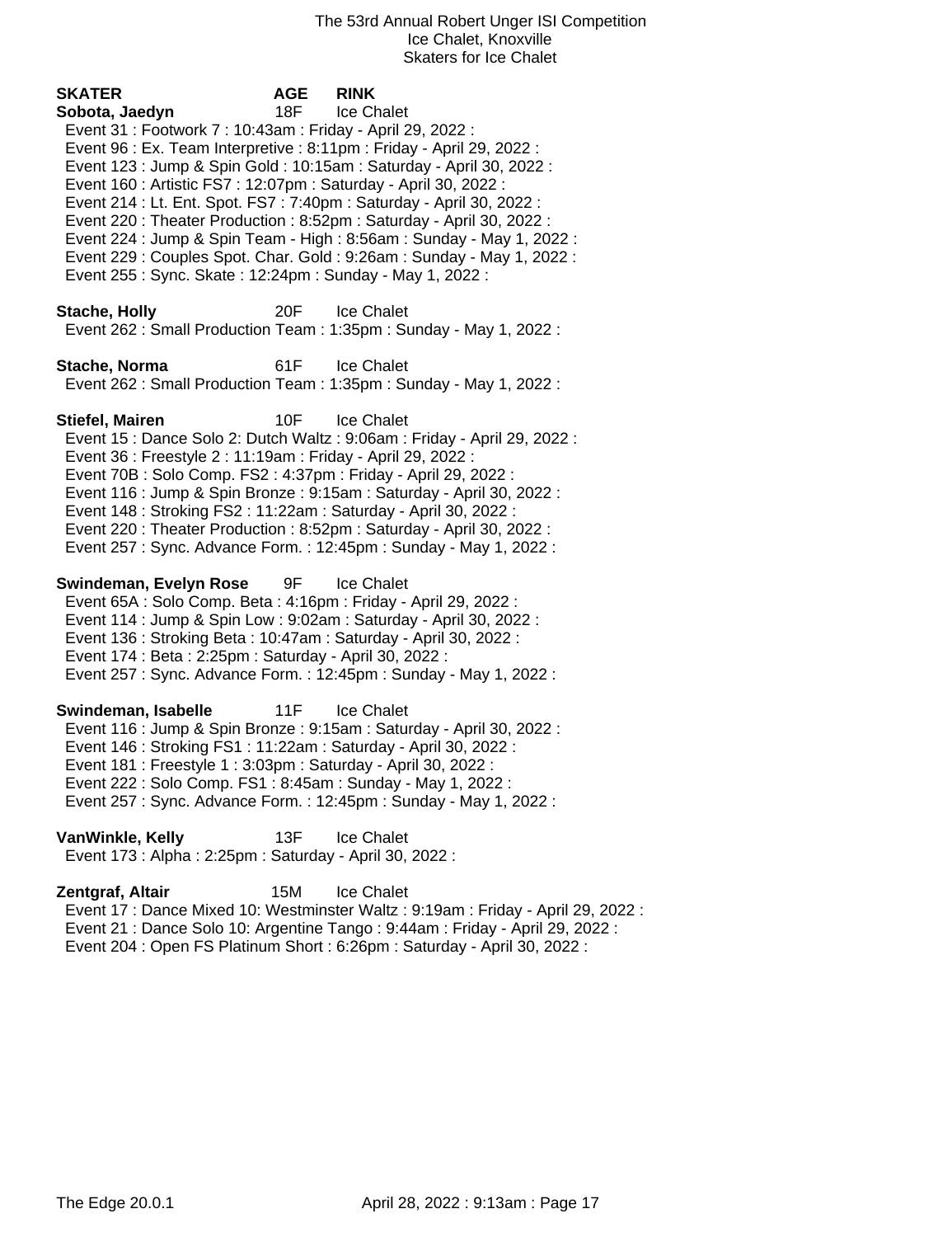| SKATER                                                            | <b>AGE</b> | <b>RINK</b>                                                                              |
|-------------------------------------------------------------------|------------|------------------------------------------------------------------------------------------|
| Amyx, Alexandra                                                   | 13F        | Lou & Gib Reese Ice Arena                                                                |
|                                                                   |            | Event 10 : Dance Solo 3: Canasta Tango : 8:42am : Friday - April 29, 2022 :              |
| Event 26 : Footwork 4 : 10:15am : Friday - April 29, 2022 :       |            |                                                                                          |
| Event 40 : Freestyle 4 : 1:04pm : Friday - April 29, 2022 :       |            |                                                                                          |
|                                                                   |            |                                                                                          |
| Event 82 : Ensemble : 6:14pm : Friday - April 29, 2022 :          |            |                                                                                          |
|                                                                   |            | Event 95 : Ex. Team Interpretive : 8:03pm : Friday - April 29, 2022 :                    |
|                                                                   |            | Event 120 : Jump & Spin Silver : 9:32am : Saturday - April 30, 2022 :                    |
| Event 200 : Open FS Silver : 5:39pm : Saturday - April 30, 2022 : |            |                                                                                          |
|                                                                   |            | Event 220 : Theater Production : 8:52pm : Saturday - April 30, 2022 :                    |
| Event 226 : Lt. Ent. Spot. FS4 : 9:10am : Sunday - May 1, 2022 :  |            |                                                                                          |
| Event 241 : Char. Spot. FS4 : 10:35am : Sunday - May 1, 2022 :    |            |                                                                                          |
|                                                                   |            | Event 258 : Sync. Advance Form. : 12:57pm : Sunday - May 1, 2022 :                       |
|                                                                   |            |                                                                                          |
| Bagent, Abigail                                                   | 18F        | Lou & Gib Reese Ice Arena                                                                |
|                                                                   |            | Event 95 : Ex. Team Interpretive : 8:03pm : Friday - April 29, 2022 :                    |
|                                                                   |            |                                                                                          |
|                                                                   |            | Event 124 : Jump & Spin Platinum : 10:15am : Saturday - April 30, 2022 :                 |
| Event 160 : Artistic FS7 : 12:07pm : Saturday - April 30, 2022 :  |            |                                                                                          |
|                                                                   |            | Event 161 : Dance Pro Ptnr 7: Tango : 1:21pm : Saturday - April 30, 2022 :               |
|                                                                   |            | Event 165 : Dance Pro Ptnr 7: Rocker Foxtrot : 1:32pm : Saturday - April 30, 2022 :      |
|                                                                   |            | Event 163 : Ex. Dance Int'l Silver Samba Platinum : 1:32pm : Saturday - April 30, 2022 : |
|                                                                   |            | Event 184 : Open Pairs Bronze : 3:23pm : Saturday - April 30, 2022 :                     |
| Event 198 : Open FS Gold : 5:02pm : Saturday - April 30, 2022 :   |            |                                                                                          |
| Event 205 : Footwork 10 : 6:26pm : Saturday - April 30, 2022 :    |            |                                                                                          |
| Event 209 : Ensemble : 7:14pm : Saturday - April 30, 2022 :       |            |                                                                                          |
|                                                                   |            | Event 220 : Theater Production : 8:52pm : Saturday - April 30, 2022 :                    |
|                                                                   |            | Event 224 : Jump & Spin Team - High : 8:56am : Sunday - May 1, 2022 :                    |
|                                                                   |            | Event 227 : Couple Spotlight LE Gold : 9:26am : Sunday - May 1, 2022 :                   |
|                                                                   |            |                                                                                          |
|                                                                   |            | Event 258 : Sync. Advance Form. : 12:57pm : Sunday - May 1, 2022 :                       |
| <b>Boucher, Callie</b>                                            | 9F         | Lou & Gib Reese Ice Arena                                                                |
| Event 181 : Freestyle 1 : 3:03pm : Saturday - April 30, 2022 :    |            |                                                                                          |
|                                                                   |            |                                                                                          |
| Event 210 : Ensemble : 7:14pm : Saturday - April 30, 2022 :       |            |                                                                                          |
|                                                                   |            | Event 216 : Lt. Ent. Spot. FS1 : 7:57pm : Saturday - April 30, 2022 :                    |
|                                                                   |            | Event 220 : Theater Production : 8:52pm : Saturday - April 30, 2022 :                    |
| Event 222 : Solo Comp. FS1 : 8:45am : Sunday - May 1, 2022 :      |            |                                                                                          |
|                                                                   |            |                                                                                          |
| <b>Christy, Rosie</b>                                             | 16F        | Lou & Gib Reese Ice Arena                                                                |
| Event 27 : Footwork 4 : 10:31am : Friday - April 29, 2022 :       |            |                                                                                          |
| Event 55: Artistic FS4: 2:47pm: Friday - April 29, 2022:          |            |                                                                                          |
| Event 82 : Ensemble : 6:14pm : Friday - April 29, 2022 :          |            |                                                                                          |
|                                                                   |            | Event 95 : Ex. Team Interpretive : 8:03pm : Friday - April 29, 2022 :                    |
|                                                                   |            | Event 112: Rhythmic Hoop FS4: 8:47am: Saturday - April 30, 2022:                         |
|                                                                   |            | Event 220 : Theater Production : 8:52pm : Saturday - April 30, 2022 :                    |
| Event 232 : Char. Spot. FS4 : 9:39am : Sunday - May 1, 2022 :     |            |                                                                                          |
|                                                                   |            | Event 258 : Sync. Advance Form. : 12:57pm : Sunday - May 1, 2022 :                       |
|                                                                   |            |                                                                                          |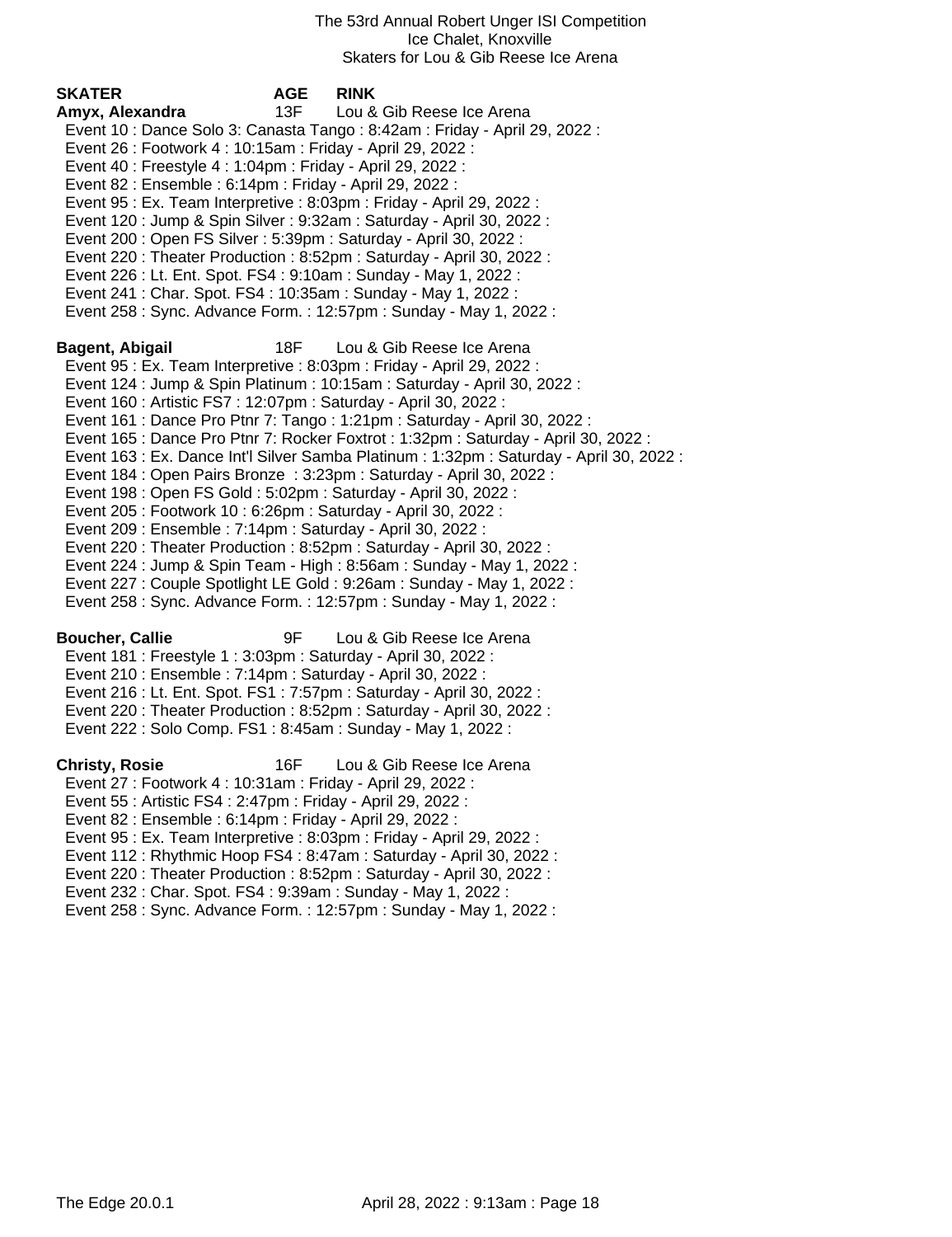| <b>SKATER</b><br>Geiger, Charlet<br>Event 23 : Open Solo FD Gold : 9:44am : Friday - April 29, 2022 :<br>Event 31: Footwork 7: 10:43am: Friday - April 29, 2022:<br>Event 45 : Freestyle 5 : 2:06pm : Friday - April 29, 2022 :<br>Event 201 : Open FS Silver : 5:39pm : Saturday - April 30, 2022 :<br>Event 209 : Ensemble : 7:14pm : Saturday - April 30, 2022 :                                               | <b>AGE</b><br>18F | <b>RINK</b><br>Lou & Gib Reese Ice Arena<br>Event 95 : Ex. Team Interpretive : 8:03pm : Friday - April 29, 2022 :<br>Event 101 : Rhythmic Ball FS5 : 8:00am : Saturday - April 30, 2022 :<br>Event 162 : Dance Mixed 7: Rocker Foxtrot : 1:21pm : Saturday - April 30, 2022 :<br>Event 184 : Open Pairs Bronze : 3:23pm : Saturday - April 30, 2022 :<br>Event 220 : Theater Production : 8:52pm : Saturday - April 30, 2022 :<br>Event 230 : Couples Spot. Char. Silver : 9:39am : Sunday - May 1, 2022 :<br>Event 258 : Sync. Advance Form. : 12:57pm : Sunday - May 1, 2022 : |
|-------------------------------------------------------------------------------------------------------------------------------------------------------------------------------------------------------------------------------------------------------------------------------------------------------------------------------------------------------------------------------------------------------------------|-------------------|----------------------------------------------------------------------------------------------------------------------------------------------------------------------------------------------------------------------------------------------------------------------------------------------------------------------------------------------------------------------------------------------------------------------------------------------------------------------------------------------------------------------------------------------------------------------------------|
| Gowans, Alex<br>Event 26 : Footwork 4 : 10:15am : Friday - April 29, 2022 :<br>Event 43 : Freestyle 4 : 1:28pm : Friday - April 29, 2022 :<br>Event 55: Artistic FS4: 2:47pm: Friday - April 29, 2022:<br>Event 82 : Ensemble : 6:14pm : Friday - April 29, 2022 :<br>Event 200 : Open FS Silver : 5:39pm : Saturday - April 30, 2022 :                                                                           | 14F               | Lou & Gib Reese Ice Arena<br>Event 95 : Ex. Team Interpretive : 8:03pm : Friday - April 29, 2022 :<br>Event 206 : Drama Spot. FS4 : 6:50pm : Saturday - April 30, 2022 :<br>Event 220 : Theater Production : 8:52pm : Saturday - April 30, 2022 :<br>Event 258 : Sync. Advance Form. : 12:57pm : Sunday - May 1, 2022 :                                                                                                                                                                                                                                                          |
| Hausman, Hannah<br>Event 26 : Footwork 4 : 10:15am : Friday - April 29, 2022 :<br>Event 40 : Freestyle 4 : 1:04pm : Friday - April 29, 2022 :<br>Event 54 : Artistic FS4 : 2:47pm : Friday - April 29, 2022 :<br>Event 74A : Solo Comp. FS4 : 4:58pm : Friday - April 29, 2022 :<br>Event 82 : Ensemble : 6:14pm : Friday - April 29, 2022 :<br>Event 200 : Open FS Silver : 5:39pm : Saturday - April 30, 2022 : | 13F               | Lou & Gib Reese Ice Arena<br>Event 2: Dance Solo 4: Swing Dance: 8:00am: Friday - April 29, 2022:<br>Event 95 : Ex. Team Interpretive : 8:03pm : Friday - April 29, 2022 :<br>Event 100 : Rhythmic Ribbon FS4 : 8:00am : Saturday - April 30, 2022 :<br>Event 206 : Drama Spot. FS4 : 6:50pm : Saturday - April 30, 2022 :<br>Event 220: Theater Production: 8:52pm: Saturday - April 30, 2022:<br>Event 258 : Sync. Advance Form. : 12:57pm : Sunday - May 1, 2022 :                                                                                                            |
| Hausman, Isaac<br>Event 35 : Freestyle 2 : 11:19am : Friday - April 29, 2022 :<br>Event 70A : Solo Comp. FS2 : 4:37pm : Friday - April 29, 2022 :<br>Event 182 : Pairs 1 : 3:23pm : Saturday - April 30, 2022 :<br>Event 210 : Ensemble : 7:14pm : Saturday - April 30, 2022 :<br>Event 244 : Char. Spot. FS2 : 11:03am : Sunday - May 1, 2022 :                                                                  | 8M                | Lou & Gib Reese Ice Arena<br>Event 115 : Jump & Spin Bronze : 9:15am : Saturday - April 30, 2022 :<br>Event 191 : Open FS Bronze : 4:33pm : Saturday - April 30, 2022 :<br>Event 217 : Lt. Ent. Spot. FS2 : 7:57pm : Saturday - April 30, 2022 :<br>Event 220 : Theater Production : 8:52pm : Saturday - April 30, 2022 :<br>Event 230 : Couples Spot. Char. Silver : 9:39am : Sunday - May 1, 2022 :                                                                                                                                                                            |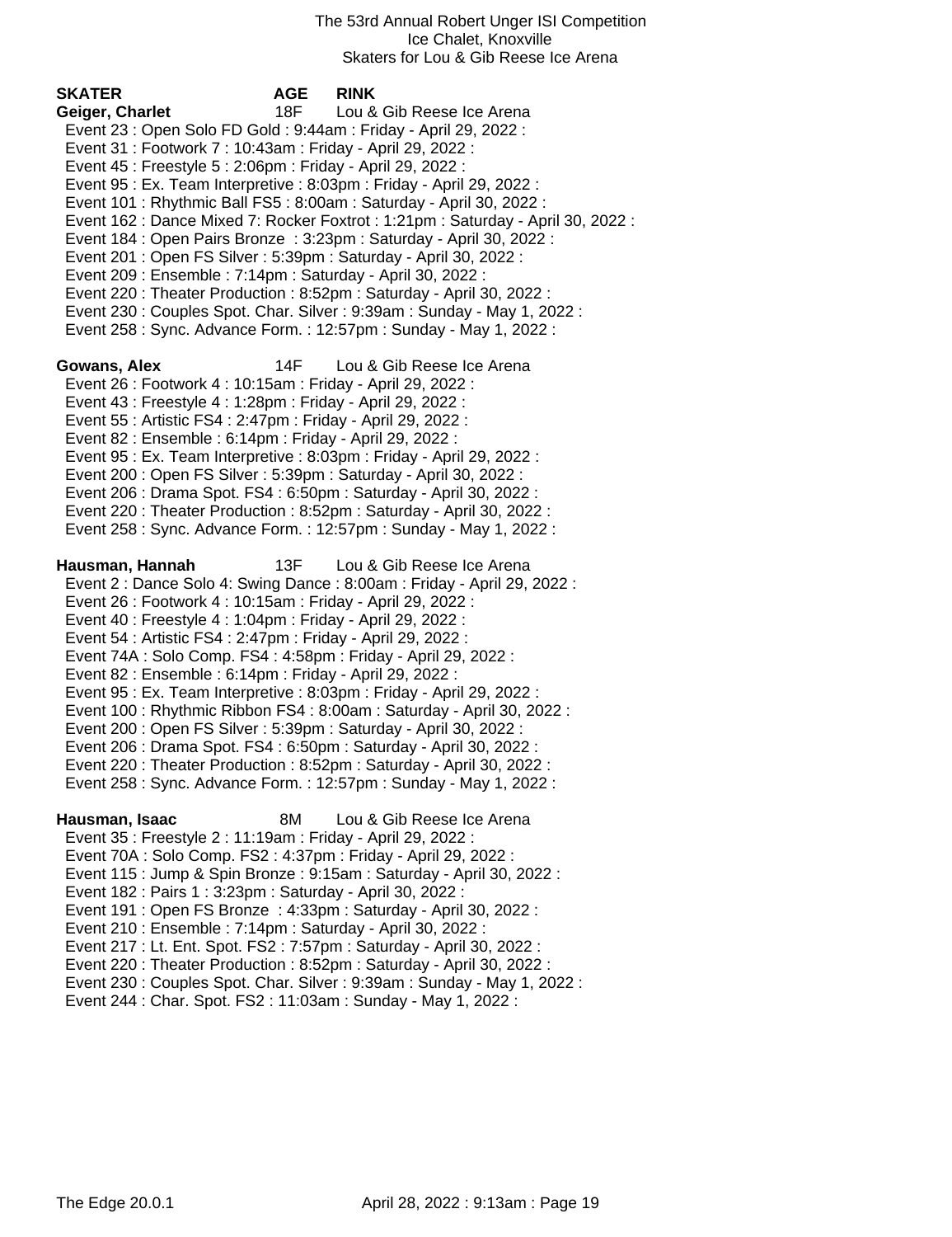| <b>SKATER</b>                                                   | <b>AGE</b> | <b>RINK</b>                                                                         |
|-----------------------------------------------------------------|------------|-------------------------------------------------------------------------------------|
| Hausman, Noah                                                   | 16M        | Lou & Gib Reese Ice Arena                                                           |
|                                                                 |            | Event 20: Dance Solo 7: Rocker Foxtrot: 9:19am: Friday - April 29, 2022:            |
|                                                                 |            | Event 18 : Dance Solo 7: Tango : 9:19am : Friday - April 29, 2022 :                 |
| Event 47 : Freestyle 8 : 2:06pm : Friday - April 29, 2022 :     |            |                                                                                     |
| Event 61: Artistic FS8: 3:38pm: Friday - April 29, 2022:        |            |                                                                                     |
| Event 77: Solo Comp. FS8: 5:09pm: Friday - April 29, 2022:      |            |                                                                                     |
|                                                                 |            | Event 95 : Ex. Team Interpretive : 8:03pm : Friday - April 29, 2022 :               |
|                                                                 |            | Event 104 : Rhythmic Ribbon FS8 : 8:00am : Saturday - April 30, 2022 :              |
|                                                                 |            | Event 124 : Jump & Spin Platinum : 10:15am : Saturday - April 30, 2022 :            |
|                                                                 |            | Event 162 : Dance Mixed 7: Rocker Foxtrot : 1:21pm : Saturday - April 30, 2022 :    |
|                                                                 |            | Event 161 : Dance Pro Ptnr 7: Tango : 1:21pm : Saturday - April 30, 2022 :          |
|                                                                 |            | Event 165 : Dance Pro Ptnr 7: Rocker Foxtrot : 1:32pm : Saturday - April 30, 2022 : |
|                                                                 |            | Event 184 : Open Pairs Bronze : 3:23pm : Saturday - April 30, 2022 :                |
|                                                                 |            | Event 204 : Open FS Platinum Short : 6:26pm : Saturday - April 30, 2022 :           |
| Event 209 : Ensemble : 7:14pm : Saturday - April 30, 2022 :     |            |                                                                                     |
|                                                                 |            | Event 220: Theater Production: 8:52pm: Saturday - April 30, 2022:                   |
|                                                                 |            | Event 224 : Jump & Spin Team - High : 8:56am : Sunday - May 1, 2022 :               |
|                                                                 |            | Event 254 : Couples Spot. Lt. Ent. Platinum : 12:01pm : Sunday - May 1, 2022 :      |
|                                                                 |            | Event 258 : Sync. Advance Form. : 12:57pm : Sunday - May 1, 2022 :                  |
| Hirtzinger, Lilah                                               | 8F         | Lou & Gib Reese Ice Arena                                                           |
|                                                                 |            | Event 114 : Jump & Spin Low : 9:02am : Saturday - April 30, 2022 :                  |
|                                                                 |            | Event 135: Stroking Beta: 10:47am: Saturday - April 30, 2022:                       |
| Event 210 : Ensemble : 7:14pm : Saturday - April 30, 2022 :     |            |                                                                                     |
|                                                                 |            | Event 225 : Couples Spot. Char. Low : 9:10am : Sunday - May 1, 2022 :               |
|                                                                 |            | Event 235 : Lt. Ent. Spot. Beta : 9:59am : Sunday - May 1, 2022 :                   |
|                                                                 |            |                                                                                     |
| Johnson, Austin                                                 | 18M        | Lou & Gib Reese Ice Arena                                                           |
| Event 80 : Theme Spot. FS7 : 5:50pm : Friday - April 29, 2022 : |            |                                                                                     |
|                                                                 |            | Event 95 : Ex. Team Interpretive : 8:03pm : Friday - April 29, 2022 :               |
|                                                                 |            | Event 102 : Rhythmic Ball FS7 : 8:00am : Saturday - April 30, 2022 :                |
|                                                                 |            | Event 184 : Open Pairs Bronze : 3:23pm : Saturday - April 30, 2022 :                |
| Event 187 : Open FS Gold : 4:08pm : Saturday - April 30, 2022 : |            |                                                                                     |
| Event 209 : Ensemble : 7:14pm : Saturday - April 30, 2022 :     |            |                                                                                     |
|                                                                 |            | Event 214 : Lt. Ent. Spot. FS7 : 7:40pm : Saturday - April 30, 2022 :               |
|                                                                 |            | Event 220 : Theater Production : 8:52pm : Saturday - April 30, 2022 :               |
|                                                                 |            | Event 224 : Jump & Spin Team - High : 8:56am : Sunday - May 1, 2022 :               |
|                                                                 |            | Event 227 : Couple Spotlight LE Gold : 9:26am : Sunday - May 1, 2022 :              |
| Event 239: Char. Spot. FS7: 10:35am: Sunday - May 1, 2022:      |            | Event 254 : Couples Spot. Lt. Ent. Platinum : 12:01pm : Sunday - May 1, 2022 :      |
|                                                                 |            | Event 258 : Sync. Advance Form. : 12:57pm : Sunday - May 1, 2022 :                  |
|                                                                 |            |                                                                                     |
| Kruise, lylah                                                   | 9F         | Lou & Gib Reese Ice Arena                                                           |
|                                                                 |            | Event 114 : Jump & Spin Low : 9:02am : Saturday - April 30, 2022 :                  |
|                                                                 |            | Event 136 : Stroking Beta : 10:47am : Saturday - April 30, 2022 :                   |
| Event 210 : Ensemble : 7:14pm : Saturday - April 30, 2022 :     |            |                                                                                     |
|                                                                 |            | Event 225 : Couples Spot. Char. Low : 9:10am : Sunday - May 1, 2022 :               |
|                                                                 |            | Event 247: Char. Spot. Beta: 11:26am: Sunday - May 1, 2022:                         |
|                                                                 |            |                                                                                     |
| Martin, Adalyn                                                  | 11F        | Lou & Gib Reese Ice Arena                                                           |
| Event 72A : Solo Comp. FS3 : 4:46pm : Friday - April 29, 2022 : |            |                                                                                     |
| Event 82 : Ensemble : 6:14pm : Friday - April 29, 2022 :        |            |                                                                                     |
|                                                                 |            | Event 95 : Ex. Team Interpretive : 8:03pm : Friday - April 29, 2022 :               |
|                                                                 |            | Event 107: Rhythmic Ribbon FS3: 8:24am: Saturday - April 30, 2022:                  |
|                                                                 |            | Event 119 : Jump & Spin Silver : 9:32am : Saturday - April 30, 2022 :               |

- Event 193 : Open FS Bronze : 4:33pm : Saturday April 30, 2022 :
- Event 220 : Theater Production : 8:52pm : Saturday April 30, 2022 :
- Event 230 : Couples Spot. Char. Silver : 9:39am : Sunday May 1, 2022 :